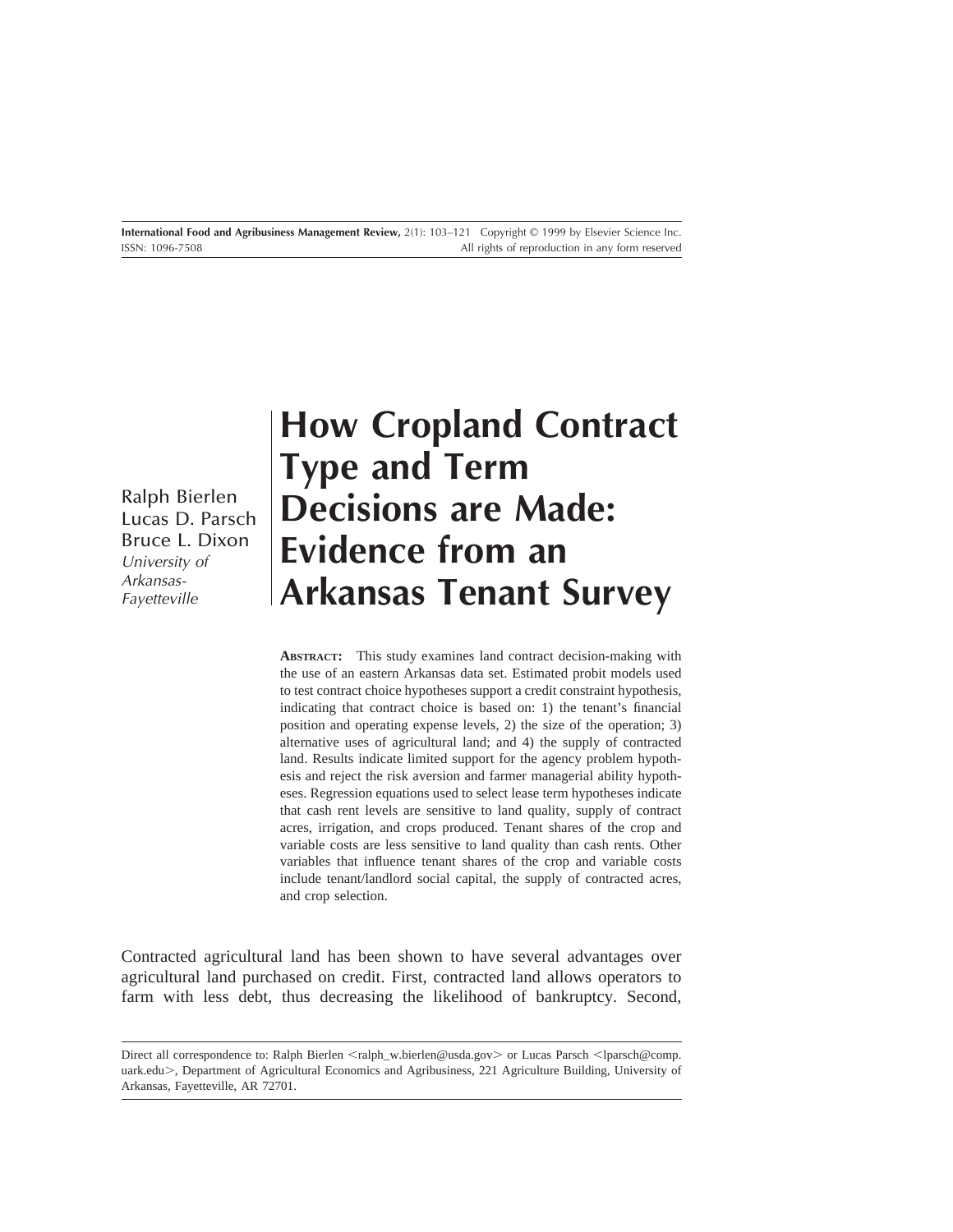contracted land gives operators greater flexibility to increase or decrease acreage. Third, contracted land is typically associated with higher cash flow (Hotell and Harrington, 1979; Baker and Thomassin, 1991). Similarly, there are sufficient monetary and non-monetary incentives to make owning and contracting out agricultural land attractive to investors. In the United States 43% of agricultural land was contracted in 1992. Moreover, in five states (Arkansas, California, Illinois, Iowa, and Louisiana) which exhibit crop-intensive agriculture and a high proportion of commercial farms, 50% or more of agricultural land was contracted (1992 Census of Agriculture).

Contract decision-making, here defined as *contract choice* (cash rent versus shares) and the selection of *contract terms* (levels of cash rent and shares), has important implications for tenant/landlord sharing of total net revenue, risk, and managerial responsibilities. Because of this, a substantial literature has developed which tests land contract choice hypotheses. Hypotheses tested include the agency problem, tenant/landlord sharing of risk, tenant/landlord social capital, tenant managerial ability, the agricultural ladder, and tenant credit constraints. The empirical evidence from this literature, however, does not universally support any one hypothesis or subset of hypotheses, and in many instances, the conclusions drawn are conflicting. It is difficult to draw conclusions from the empirical land contract choice literature because: 1) study data are gathered over different time periods and locations; 2) the set of explanatory variables are not consistent across studies; and, 3) results are often consistent with alternative competing hypotheses which authors often fail to acknowledge. Surprisingly, there is no literature on the selection of contract terms which is a serious shortcoming since contract terms are equally as important as contract choice in determining tenant/landlord sharing of total net revenue, risk, and managerial responsibilities. Given the inability to draw conclusions from the contract choice literature and the lack of contract term studies, further empirical research is needed in the land contract decision-making area.

The primary purpose of this study is to test cropland contract decision-making hypotheses with data from eastern Arkansas. Unlike earlier studies, both contract choice and selection of contract terms hypotheses are tested. And, unlike the dichotomous choice between cash rent and share contracts found in earlier studies, we allow for trichotomous contract choice by distinguishing between share contracts in which both output and variable costs are shared (costshare) and those contracts in which only output is shared (cropshare). Furthermore, emphasis is placed on tenant credit constraints as the underlying rationale for lease choice. Even though Heady recognized the importance of credit constraints in cropland contract choice over 50 years ago, this hypothesis has attracted little attention in the empirical literature.

The following section reviews the relevant contract choice literature. The second section discusses the Arkansas data set. The third section provides a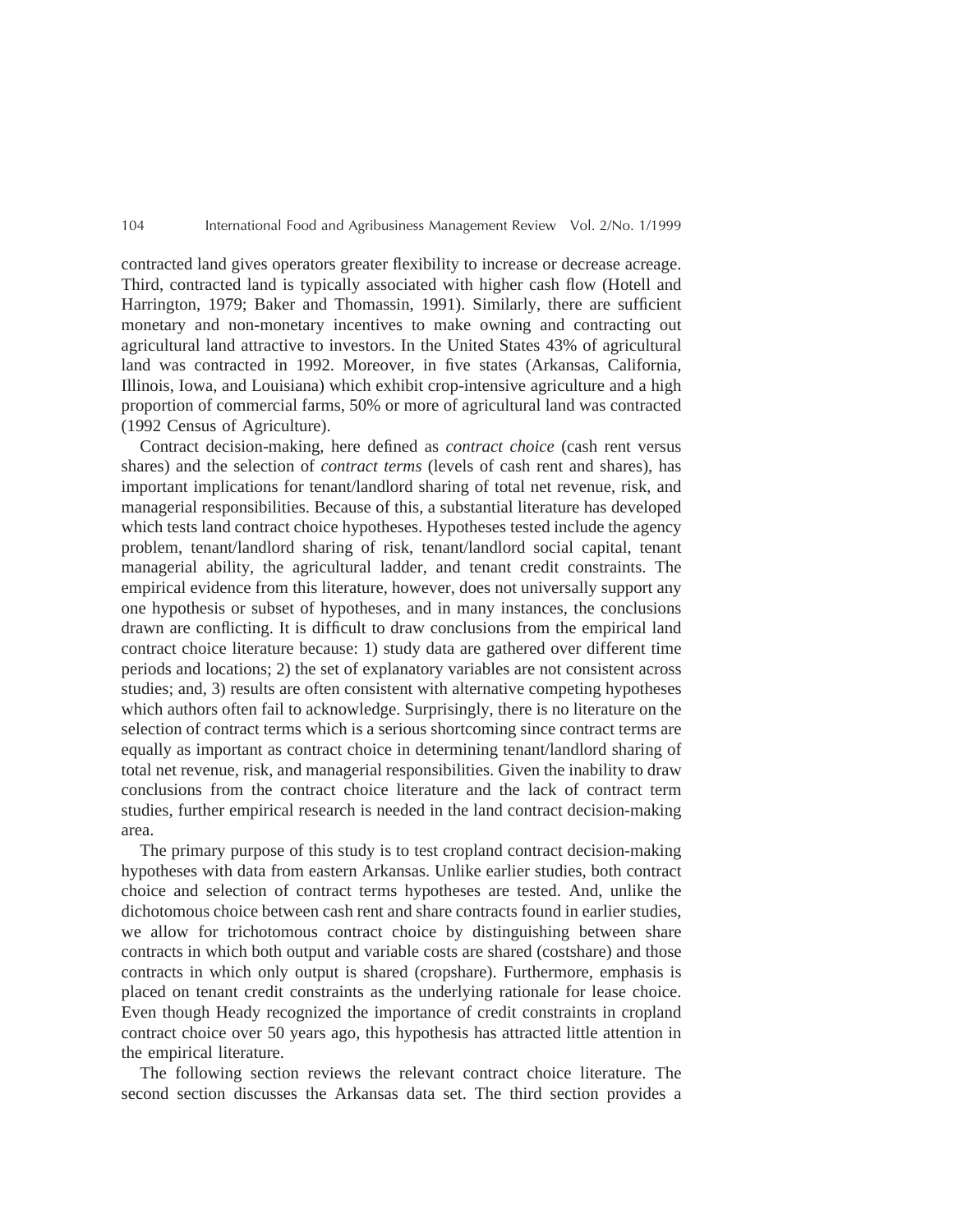discussion of the credit constraint hypothesis and testable implications. Results from ordered probit models to test alternative contract choice hypothesis with emphasis placed on a credit constraint hypothesis are presented in section four. The contract term results are discussed in section five followed by the conclusions.

# **RELEVANT CONTRACT CHOICE LITERATURE**

Empirical tests of cropland contract choice hypotheses have focused on smallscale agriculture in developing countries (especially India), southern U.S. agriculture in the post-Civil War period, and modern agriculture in the north central region of the United States. See Dasgupta, Knight, and Love (1999) for a review of the cropland contract choice literature. Because of the relevance of modern U.S. studies, they are briefly reviewed here. Brown and Atkinson (1981) hypothesize that a major function of contract choice is to distinguish between tenants with varying degrees of managerial ability so that, ceteris paribus, those tenants with better managerial skills will prefer cash rent contracts in which tenants typically have higher levels of managerial discretion over share contracts in which tenants and landlords tend to work more closely together. Brown and Atkinson use contingency valuation to test the tenant managerial ability hypothesis. Tenant managerial ability variables are found to be related to contract choice in a manner which is consistent with the tenant managerial ability hypothesis.

Gwilliam (1993) indicates that tenant/landlord social capital levels are a key determinant of contract choice. Specifically, Gwilliam hypothesizes that with share contracts there is a synergism that occurs when tenants and landlords combine their managerial skills which results in higher total net returns than in cash rent contracts in which landlords are less involved in decision-making. Gwilliam further hypothesizes that tenant/landlord synergism increases with tenant/landlord social capital and thus the probability of choosing a share contract. A Michigan data set weakly supports the social capital theory.

Allen and Lueck (1992, 1993) test the agency problem hypothesis. Under the agency problem, each contracting situation presents unique opportunities for the tenant to take undetected advantage of the landlord. This assumes that landlords cannot use output as a proxy for tenant effort due to the uncertainties of weather and other natural forces. Examples of the agency problem include: 1) cropshare contracts give incentives to supply inputs at levels which maximize tenant net returns and not joint tenant/landlord net returns, 2) share contracts give incentives to underreport crop yields, 3) costshare contracts give incentives to divert landlord supplied inputs to other uses, and 4) cash rent contracts give incentives to overutilize landlord supplied inputs, i.e., soil characteristics. Empirical evidence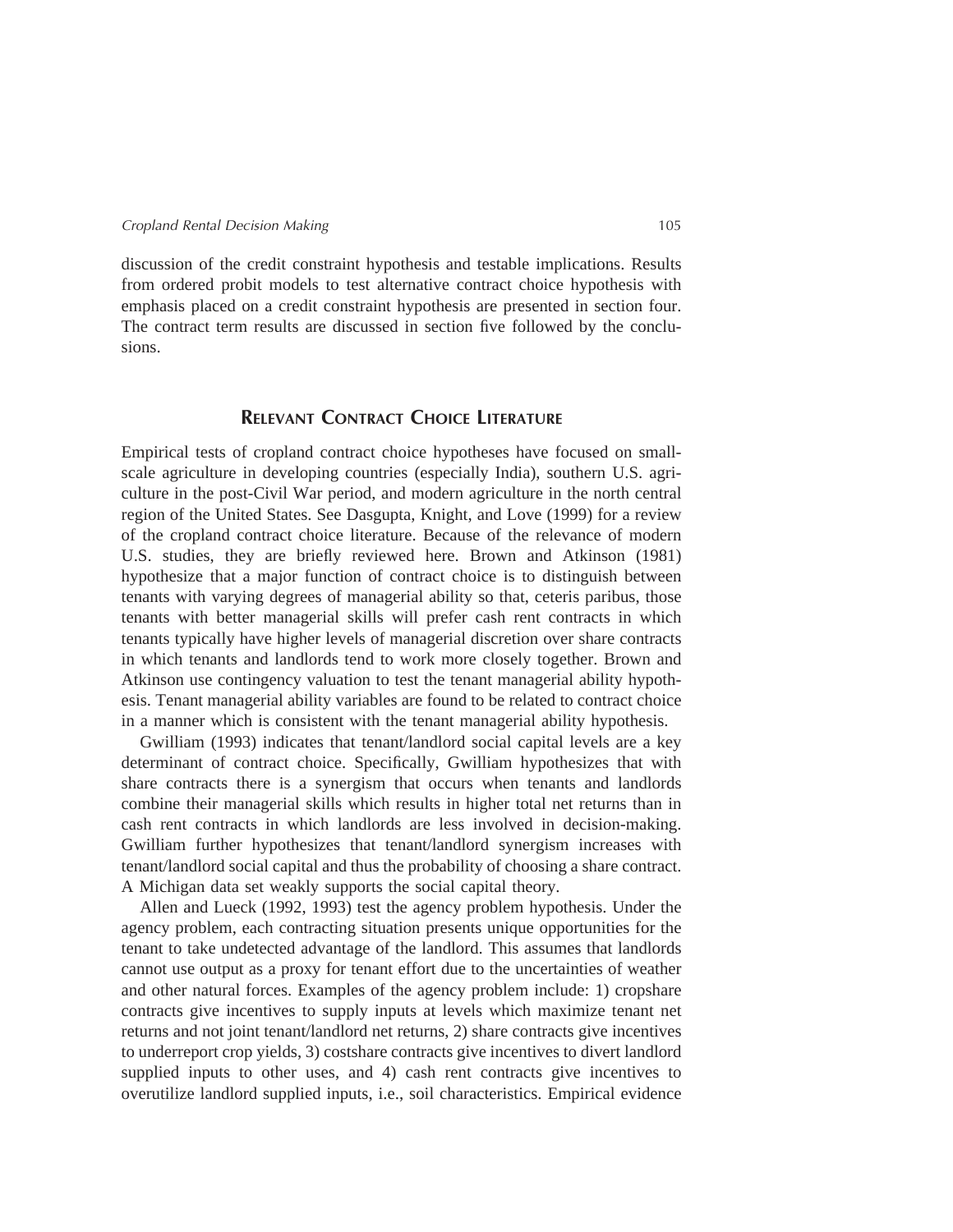from binomial limited dependent variable models fitted with Nebraska-South Dakota data is consistent with the agency problem hypothesis.

# **DATA SET**

The data for this study are taken from 447 respondents to the 1991 *Cropland Rental Arrangement Survey* which was mailed to a random sample of 1,513 tenants in crop reporting districts three, six, and nine of eastern Arkansas. The sample was selected by the Arkansas state office of the National Agricultural Statistical Service (NASS). Because contract choice and the selection of contract terms are crop sensitive, tenants were asked to treat each crop in a contract separately. When multiple contracts and multiple crops in a contract are taken into account, there are 880 usable responses which are composed of 191 cash rent, 478 cropshare, and 211 costshare contracts.

Eastern Arkansas is an intensively cropped area where contracting is the dominant land tenure form. The region contains 83% of Arkansas' cropland and produces over 92% of the state's cash crops. Livestock production is relatively unimportant. The data set is attractive for testing cropland contract decisionmaking hypotheses because farm operators in the region are highly dependent on land contracting; there is a good mix of cash rent, cropshare, and costshare contracts; and high input crops such as cotton and rice as well as low input crops are produced.

Model variable definitions are reported in Table 1 and summary statistics are reported in Table 2. Tenant farm sizes tend to be large with 44.5% of contracts on farms over 1000 operating acres, 32.2% on farms between 500 and 1000 operating acres, and only 23.3% of contracts on farms under 500 operating acres. Most tenants are full-time farm operators. Only in 13.5% of contracts do tenants derive less than 50% of their total family income from farming while in 69.2% of the contracts farm income accounts for more than 75% of total family income. Interestingly, about 36% of contracts are between relatives. About 60% of leases are irrigated. Rice is grown on 25% of contracts, irrigated soybeans 23%, dryland wheat 22%, dryland soybeans 10%, irrigated cotton 7%, irrigated sorghum 5%, and dryland cotton 3%.

## **THE CREDIT CONSTRAINT HYPOTHESIS AND TESTABLE IMPLICATIONS**

The credit constraint hypothesis assumes that a tenant chooses a cropland contract in order to maximize net returns subject to a credit constraint. While all cropland contracts relieve the tenant of the long-term debt payments associated with owned land, they have differential impacts on operating expenses. In a cash rent contract the tenant pays the landowner a fixed annual cash payment, pays all operating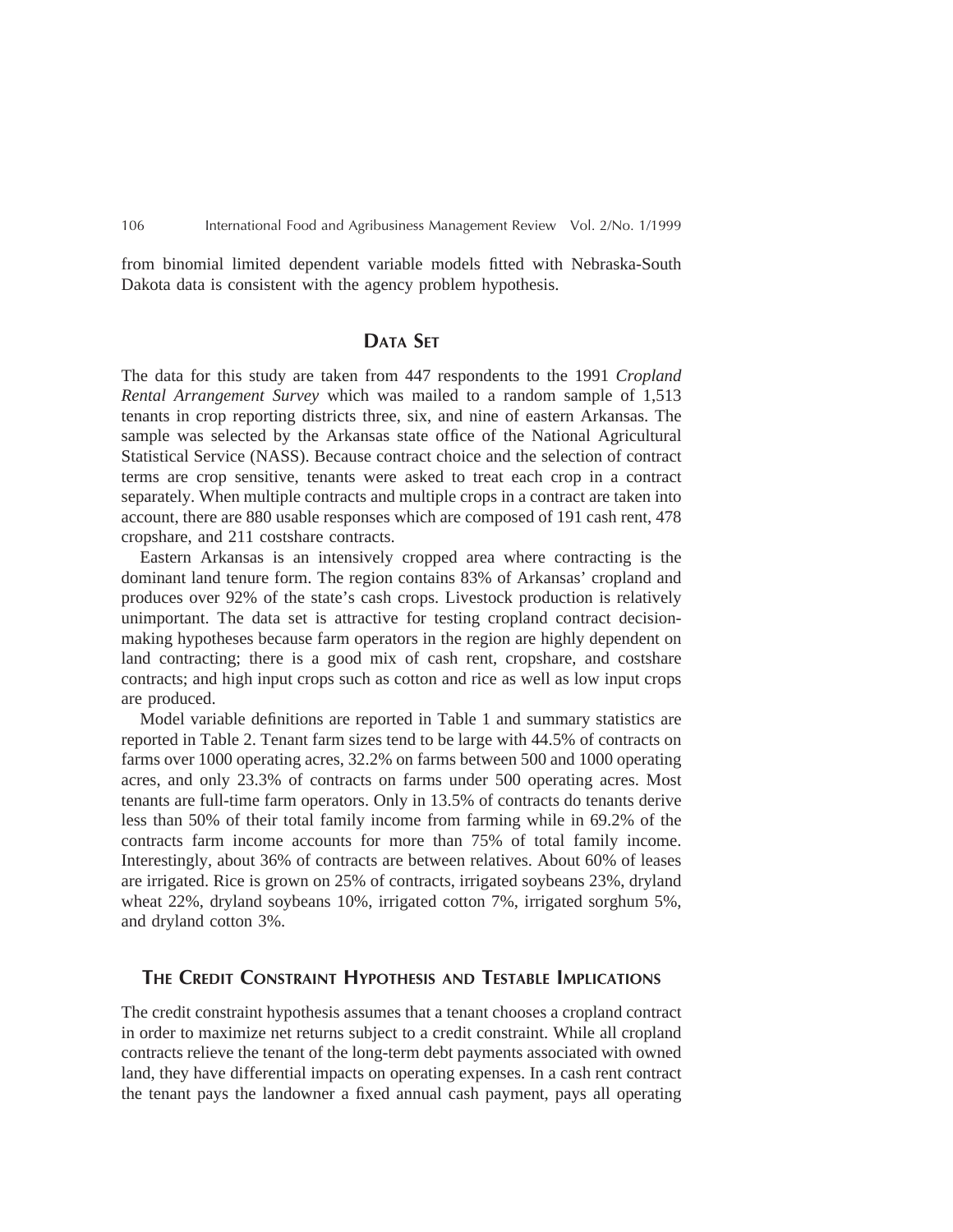| Variable                                                                           | Definition                                                                              |  |  |  |
|------------------------------------------------------------------------------------|-----------------------------------------------------------------------------------------|--|--|--|
| <b>Dependent Variables</b>                                                         |                                                                                         |  |  |  |
| <b>CONTRACT</b>                                                                    | 0 if contract a cash rent; 1 if contract a cropshare; 2 if contract a costshare.        |  |  |  |
| <b>RENT</b>                                                                        | Cash rent ( $\frac{s}{ace}$ ) if CONTRACT = 0.                                          |  |  |  |
| <b>CROPCROP</b>                                                                    | Tenant's share $\frac{9}{6}$ of CONTRACT = 1                                            |  |  |  |
| <b>CROPCOST</b>                                                                    | Tenant's share $\frac{9}{6}$ of crop if CONTRACT = 2                                    |  |  |  |
| <b>COSTCOST</b>                                                                    | Tenant's share $\frac{9}{6}$ of operating expenses if CONTRACT = 2                      |  |  |  |
| <b>Explanatory Variables</b>                                                       |                                                                                         |  |  |  |
| <b>OPERATED</b>                                                                    | Number of acres operated by tenant.                                                     |  |  |  |
| <b>EQUITY</b>                                                                      | Ratio of owned to operated acres.                                                       |  |  |  |
| 1 if family provides less than 25% of labor; 2 if family provides 25–49%;<br>LABOR |                                                                                         |  |  |  |
|                                                                                    | 3 if family provides $50-75\%$ ; 4 if family provides $> 75\%$ .                        |  |  |  |
| <b>START</b>                                                                       | 1 if inherit land from relatives; 2 if purchase from relatives; 3 if purchase from non- |  |  |  |
|                                                                                    | relatives; 4 if contract from relatives; 5 if contract from non-relatives.              |  |  |  |
| <b>YEARS</b>                                                                       | Number of years parcel has been contracted from landlord.                               |  |  |  |
| <b>INCOME</b>                                                                      | 1 if $\lt$ 25% of income from farming; 2 if 25–49%; 3 if 50–75%; 4 if $> 75$ %.         |  |  |  |
| <b>IRRIGATION</b>                                                                  | 1 if contracted parcel is irrigated; 0 otherwise.                                       |  |  |  |
| QUALITY                                                                            | 1980-1990 county average soybean yield (bu/acre).                                       |  |  |  |
| SUPPLY                                                                             | Ratio of 1987 contracted acres in county to number of operators in county.              |  |  |  |
| VARIANCE                                                                           | 1980–1990 county yield coefficient of variation for pertinent crop.                     |  |  |  |
| <b>ROW</b>                                                                         | 1 if planted crop is cotton, soybeans, corn, or sorghum; 0 otherwise.                   |  |  |  |
| <b>DENSITY</b>                                                                     | 1990 county population per square mile.                                                 |  |  |  |
| <b>ACRES</b>                                                                       | Number of acres in contracted parcel.                                                   |  |  |  |
| <b>RELATIVE</b>                                                                    | 1 if landlord is a relative; 0 otherwise.                                               |  |  |  |
| <b>EDUCATION</b>                                                                   | 1 if less than 8 years; 2 if some high school; 3 if high school diploma;                |  |  |  |
|                                                                                    | 4 if vo-tech school; 5 if some college; 6 if bachelor's degree or higher.               |  |  |  |
| AGE                                                                                | Age of tenant in years.                                                                 |  |  |  |
| <b>RICE</b>                                                                        | 1 if contracted parcel is planted in rice; 0 otherwise.                                 |  |  |  |
| <b>ISOY</b>                                                                        | 1 if contracted parcel is planted in irrigated soybeans; 0 otherwise.                   |  |  |  |
| <b>DSOY</b>                                                                        | 1 if contracted parcel is planted in dryland soybeans; 0 otherwise.                     |  |  |  |
| <b>ICOTTON</b>                                                                     | 1 if contracted parcel is planted in irrigated cotton; 0 otherwise.                     |  |  |  |
| <b>DCOTTON</b>                                                                     | 1 if contracted parcel is planted in dryland cotton; 0 otherwise.                       |  |  |  |
| <b>ISORGHUM</b>                                                                    | 1 if contracted parcel is planted in irrigated sorghum; 0 otherwise.                    |  |  |  |
| <b>DSORGHUM</b>                                                                    | 1 if contracted parcel is planted in dryland sorghum; 0 otherwise.                      |  |  |  |

**Table 1.** Model Variable Definitions

expenses, and receives all of the income. A cash rent contract increases operating expenses by the amount of the fixed cash payment, however, this is thought to be less than the annual debt payment associated with land ownership (Hottel and Harrington, 1979). In a cropshare contract the tenant shares the crop with the landlord and is responsible for all operating expenses. There is no difference in operating expense levels between a cropshare contract and ownership (assuming no inefficiences with a cropshare). With a costshare contract, the tenant gives the landlord a share of the output—typically higher than a cropshare contract—but unlike the cropshare contract, the landlord pays a share of the operating expenses. The costshare contract reduces the tenant's operating expenses by the amount of the landlord's share of operating expenses. Under the credit constraint hypothesis, tenants are able to overcome credit constraints (increase leverage) and expand by moving from a cash rent to a cropshare to a costshare contract. Since landlords expect additional financial and managerial compensation to induce them to take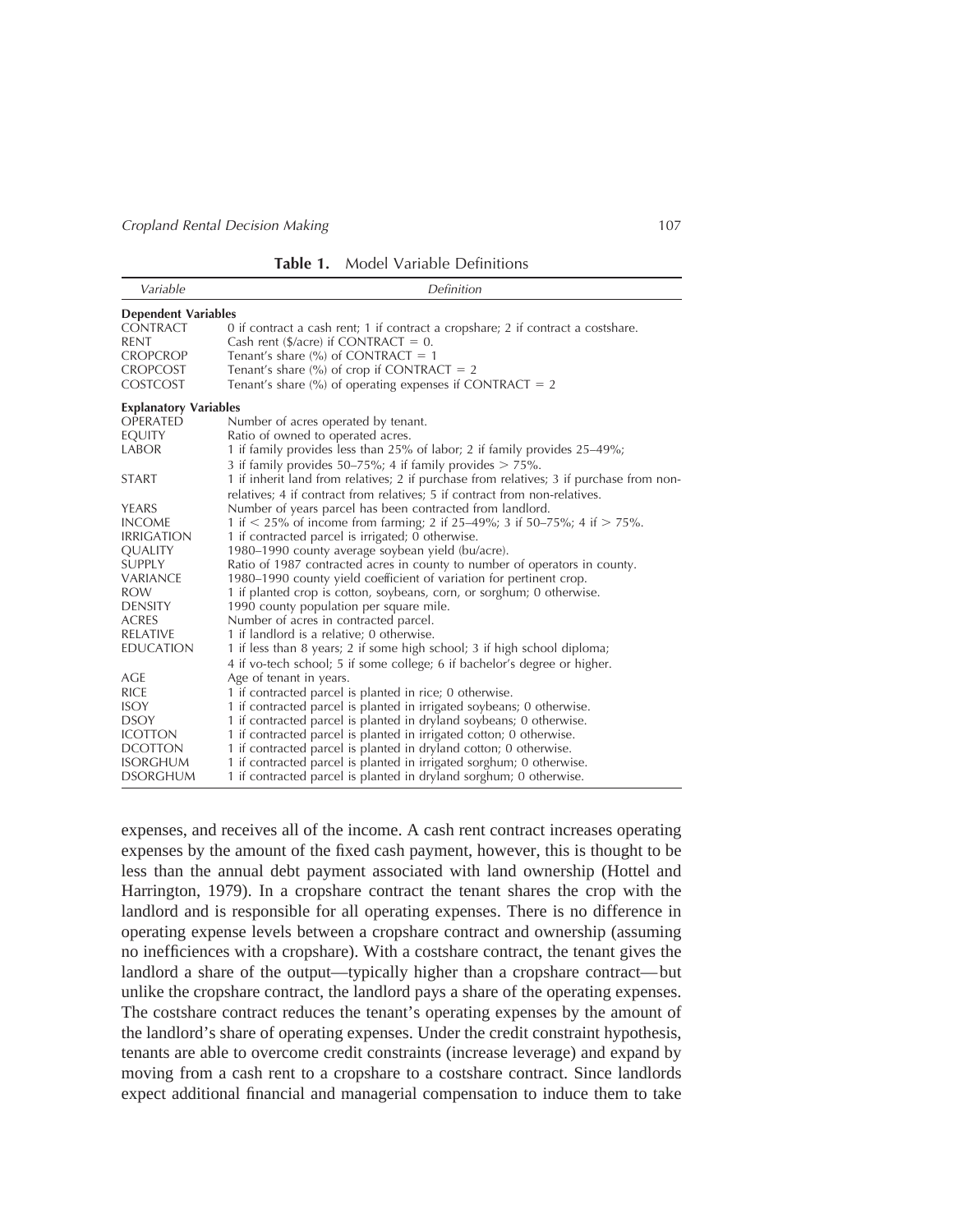| Variable                     | Full Sample<br>Mean | Cash Rent<br>Mean | Cropshare<br>Mean | Costshare<br>Mean | Minimum        | Maximum        |
|------------------------------|---------------------|-------------------|-------------------|-------------------|----------------|----------------|
| <b>Dependent Variables</b>   |                     |                   |                   |                   |                |                |
| <b>CONTRACT</b>              | 1.02                | $\overline{0}$    | 1                 | $\overline{2}$    | $\overline{0}$ | $\overline{2}$ |
| <b>RENT</b>                  |                     | 49.3              |                   |                   | 10.0           | 121.0          |
| <b>CROPCROP</b>              |                     |                   | 73.2              |                   | 10.0           | 90.0           |
| <b>CROPCOST</b>              |                     |                   |                   | 66.5              | 50.0           | 80.0           |
| <b>COSTCOST</b>              |                     |                   |                   | 76.0              | 50.5           | 94.1           |
| <b>Explanatory Variables</b> |                     |                   |                   |                   |                |                |
| <b>OPERATED</b>              | 1085                | 951               | 1099              | 1178              | 37             | 5000           |
| <b>EQUITY</b>                | 0.18                | 0.26              | 0.15              | 0.16              | $\mathbf{0}$   | 0.95           |
| <b>LABOR</b>                 | 2.55                | 2.61              | 2.55              | 2.49              | 1              | $\overline{4}$ |
| <b>START</b>                 | 1.76                | 1.79              | 1.75              | 1.76              | 1              | 5              |
| <b>YEARS</b>                 | 12.84               | 11.76             | 12.86             | 13.80             | 1              | 52             |
| <b>INCOME</b>                | 3.50                | 3.41              | 3.51              | 3.55              | $\mathbf{1}$   | $\overline{4}$ |
| <b>IRRIGATION</b>            | 0.60                | 0.47              | 0.61              | 0.70              | $\overline{0}$ | 1              |
| <b>OUALITY</b>               | 23.3                | 23.7              | 22.9              | 23.8              | 18.6           | 28.6           |
| <b>SUPPLY</b>                | 430.7               | 481.7             | 406.9             | 439.9             | 72.1           | 729.5          |
| <b>VARIANCE</b>              | 0.16                | 0.17              | 0.16              | 0.15              | 0.08           | 0.46           |
| <b>ROW</b>                   | 0.53                | 0.58              | 0.53              | 0.47              | $\Omega$       | 1              |
| <b>DENSITY</b>               | 38.7                | 43.4              | 38.7              | 34.6              | 14.7           | 97.0           |
| <b>ACRES</b>                 | 244                 | 196               | 266               | 265               | $\overline{4}$ | 1850           |
| <b>RELATIVE</b>              | 0.36                | 0.30              | 0.38              | 0.37              | $\overline{0}$ | 1              |
| <b>EDUCATION</b>             | 4.16                | 4.15              | 4.16              | 4.17              | 1              | 6              |
| <b>AGE</b>                   | 46                  | 48                | 45                | 46                | 21             | 82             |
| <b>RICE</b>                  | 0.25                | 0.18              | 0.24              | 0.33              | $\overline{0}$ | 1              |
| <b>ISOY</b>                  | 0.23                | 0.18              | 0.24              | 0.24              | $\overline{0}$ |                |
| <b>DSOY</b>                  | 0.10                | 0.05              | 0.10              | 0.05              | $\overline{0}$ |                |
| <b>ICOTTON</b>               | 0.07                | 0.05              | 0.08              | 0.07              | $\mathbf{0}$   |                |
| <b>DCOTTON</b>               | 0.03                | 0.06              | 0.02              | 0.03              | $\mathbf{0}$   |                |
| <b>ISORGHUM</b>              | 0.05                | 0.04              | 0.04              | 0.07              | $\mathbf{0}$   |                |
| <b>DORGHUM</b>               | 0.04                | 0.04              | 0.04              | 0.03              | $\overline{0}$ | 1              |

**Table 2.** Summary Statistics of Model Variables

on share contracts, per acre tenant profits are typically highest with a cash rent contract, followed by cropshare and costshare contracts, ceteris paribus (Parsch and Danforth, 1994; Parsch, Danforth, and Watkins, 1994; Dunaway and Morrow, 1980; Hottel and Harrington, 1979).

Following the credit constraint hypothesis, the probability of choosing a costshare (cash rent) contract should increase (decrease) with operating expenses, cash rent, and landlord financial strength. Thus, variables that indicate the levels of operating expenses, cash rent, and tenant and landlord financial strength are useful for testing the credit constraint hypothesis. Because the survey queried tenants only, there are no landlord financial variables available. However, this may not be as problematic as it appears. Landlords typically have higher equity levels and more diverse asset portfolios than tenants and thus their credit constraints are less binding. In 1988 the average U.S. landlord held 327 acres valued at \$197,772 of which 85.3% of landlords had a 100% equity interest. Only 4% of landlords had less than a 60% equity interest in their land. Furthermore, for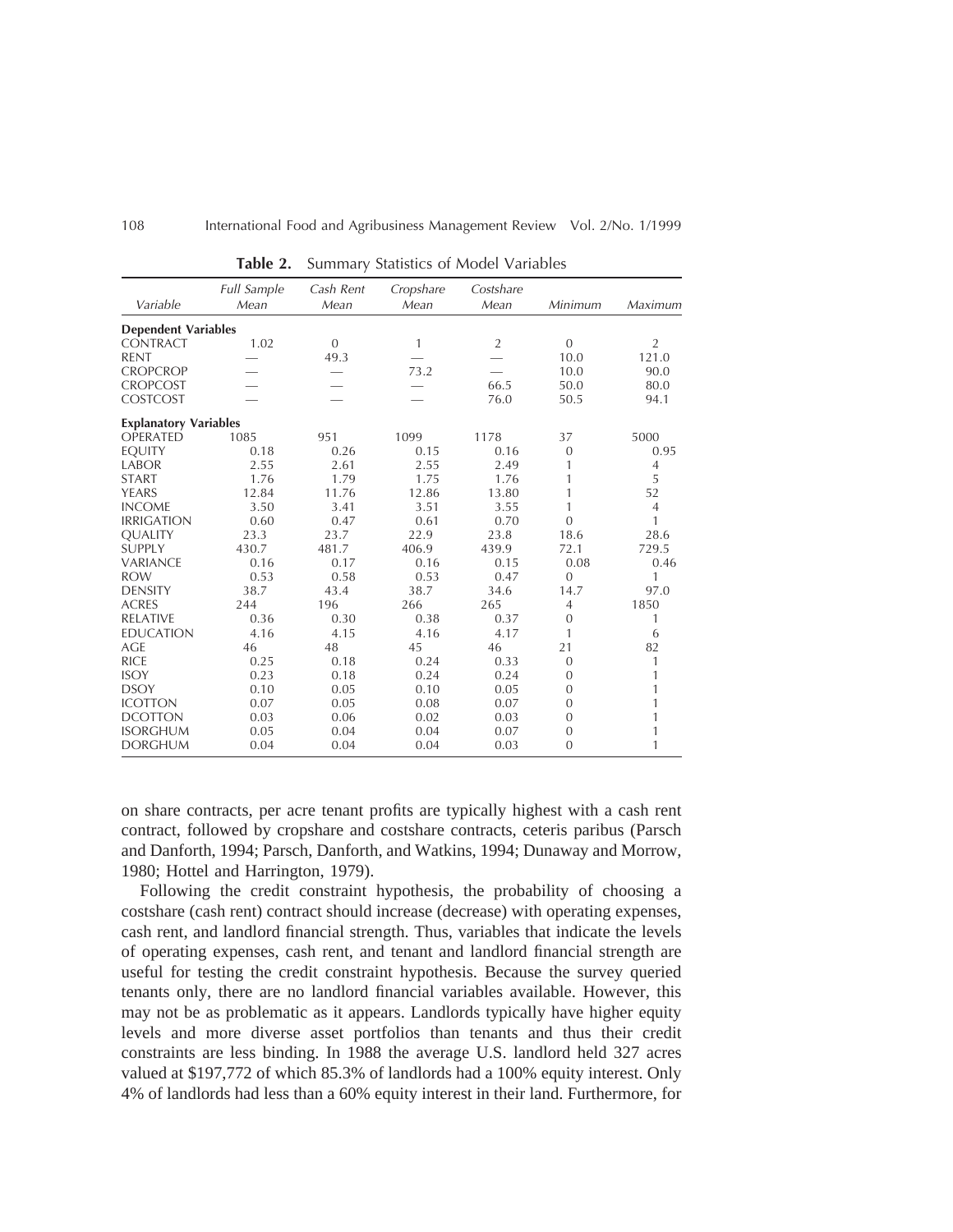67.9% of landlords their land contract income represented 25% or less of total income and for only 19.8% did it represent more than 50% (1987 Agriculture Census, Vol. 2, Part 3). Thus, for the purposes of testing the credit constraint hypothesis, operating expenses, cash rent, and tenant financial indicators should be the most relevant explanatory variables. Ted L. Glaub, a professional farm manager from Jonesboro, Arkansas and the president elect of the American Society of Farm Managers and Rural Appraisers, Inc., indicates that tenants have significant input in lease decision-making because 1) the majority of tenants and landlords are relatives or close friends at the time contracts are entered into, 2) good farm managers are high in demand by landlords, and 3) tenants typically have better information than landlords (personal communication). Empirical proxies for tenant financial indicators, operating expenses, and cash rents are described below.

An important tenant financial indicator is the level of collateral or equity held in the operation. Because bankers are usually more willing to lend to tenants with higher equity levels, the probability of choosing a cropshare contract should decrease as equity increases. Akin to equity are the conditions under which the tenant began operating. For example, did the tenant get a "good start" by inheriting a sizable tract of land or did he experience a "poor start" in which all land was initially contracted from non-relatives? Because tenant financial indicators are slow to change and the conditions under which the tenant began operating should be reflected in current financial indicators, we hypothesize that a poor start in farming increases the probability of choosing a costshare contract. A potential means of overcoming credit constraints is to borrow from off-farm income. Tenants may utilize off-farm income to purchase assets, secure loans, and smooth out cash flows. As off-farm income increases, the probability of choosing a costshare contract would decrease. A final tenant financial indicator with which to test the credit constraint hypothesis is the total number of operating acres. Larger farms tend to be more highly leveraged which increases the likelihood that they will be denied credit. The testable implication is that the probability of choosing a costshare contract increases with total operating acres.

There are several characteristics which indicate operating expense and cash rent levels for contracted parcels. First, the number of acres in the contract is positively related to total operating expenses and total cash rent. Thus, larger tracts of land are expected to be cost shared. Second, higher quality land (higher soil fertility) renders higher yields and thus commands higher per acre cash rents. Because of this, land quality should be positively related to the probability of choosing a costshare contract. Third, the presence of irrigation is an important determinant of operating expenses and cash rent levels. Irrigation encourages tenants to use higher per acre variable input levels because the primary yield risk factor, insufficient moisture, is no longer a concern and water is complementary with other inputs. Because irrigation increases operating expenses and commands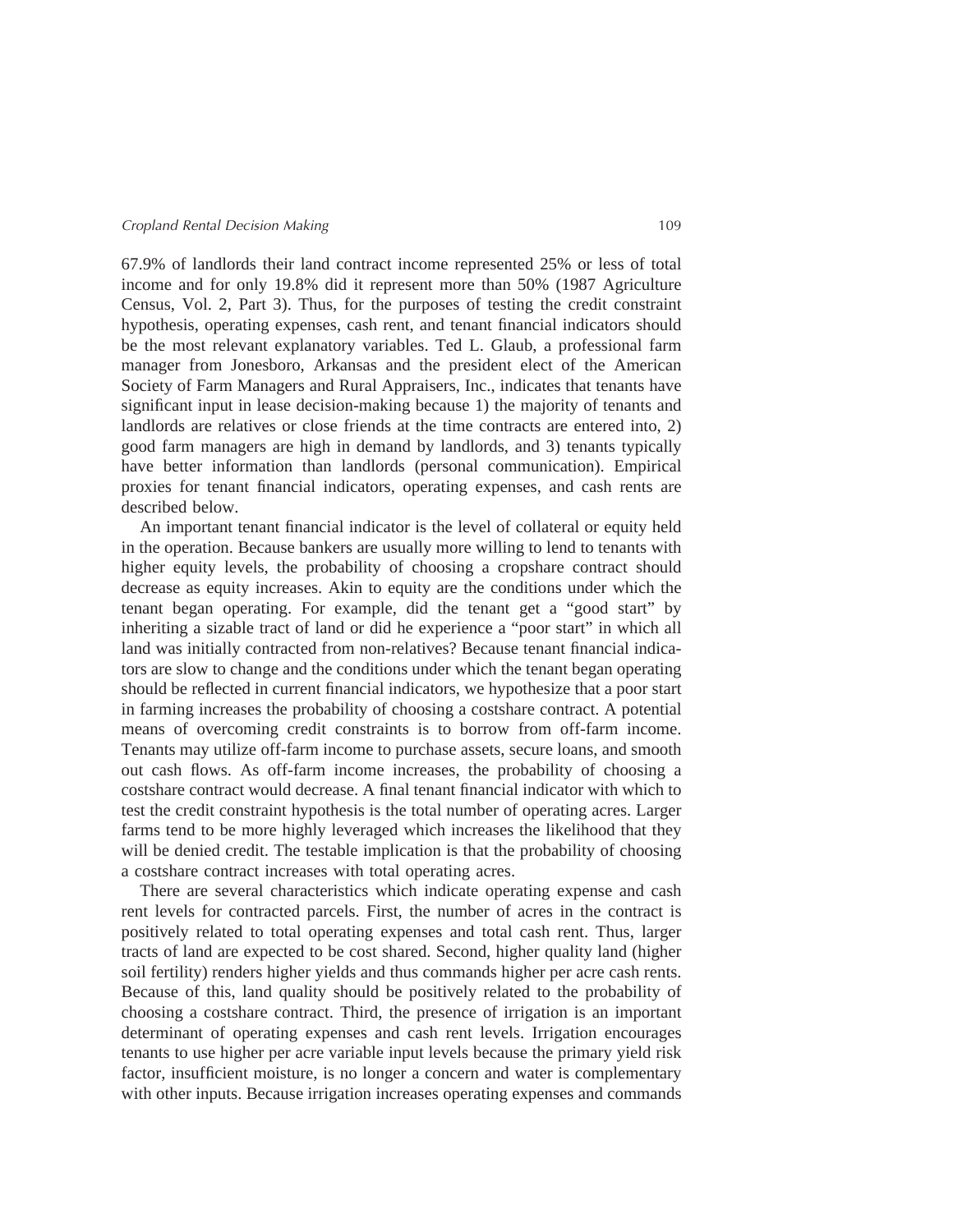higher annual cash rent payments, the presence of irrigation should increase the probability of choosing a costshare contract. Fourth, per acre cash rent is influenced by the supply and demand for contracted land. High per acre cash rent, associated with a small supply of available contract acres, will increase operating expenses—making costshare contracts more attractive. Fifth, some tenants are able to furnish inputs which reduce their cash operating expenses. One of the most common examples of this is family labor. Thus, we hypothesize that as tenants are able to supply a higher percentage of labor needs, the probability of choosing a costshare contract will decrease. Finally, we expect that tenants with poor financial indicators seek to lock in contracts with favorable financial terms for extended periods of time. Johnson and Lins (1974) note that while most cropland contracts are legally of a short-term nature, they are quite stable and evolve into long-term commitments. Tenants in this survey held their leases for an average of nearly 13 years. Johnson, (1974) and Allen and Lueck (1992) found similarly lengthy tenant/landlord relations. Thus, we expect that the number of years the parcel has been contracted will be positively related to the probability of selecting a costshare contract.

# **ORDERED PROBIT ANALYSIS OF CONTRACT CHOICE HYPOTHESES**

#### **Ordered Probit**

Under the credit constraint hypothesis there are three contract choices which have an inherent, ordinal ordering according to their financial incentives. This indicates that a method that is capable of assigning a probability to choosing each of the three contracts is needed. Ordered multinomial probit that is estimated with a maximum likelihood procedure is such a method. In the trinomial ordered problem the cumulative density function is split into three ordered sections, each of which represents the probability of choosing one of the three contract types. In order to split the cumulative density function into three ordered categories, another parameter,  $\mu$ , must be estimated along with the coefficients of the independent variables,  $\beta$ . The Prob[Y=0] (cash rent) = 1 - F( $\beta'$  X), where F( $\beta'$ X) is the cumulative density function of the standard normal density function evaluated at  $\beta'$  X. The Prob[Y=1] (cropshare) = F( $\mu - \beta'$  X) - F( $-\beta'$  X) and the Prob[Y=2] (costshare) =  $1 - F(\mu - \beta' X)$  with  $\mu > 0$ .

The kth component of the ordered multinomial probit coefficient vector estimate,  $\beta$ , does not have the usual interpretation of the marginal change in Y as  $x_k$  increases. In itself  $\beta$  only indicates the qualitative change in Y as  $x_k$  increases, according to the sign of  $\beta$ . The marginal change in the probability of selecting Y as  $x_k$  increases is estimated by the standard normal density function of the underlying cumulative density function. The marginal probability of choosing  $Y = 0$  as  $x_k$  increases is  $-f(\beta' X)\beta_k$ , the marginal probability of choosing Y =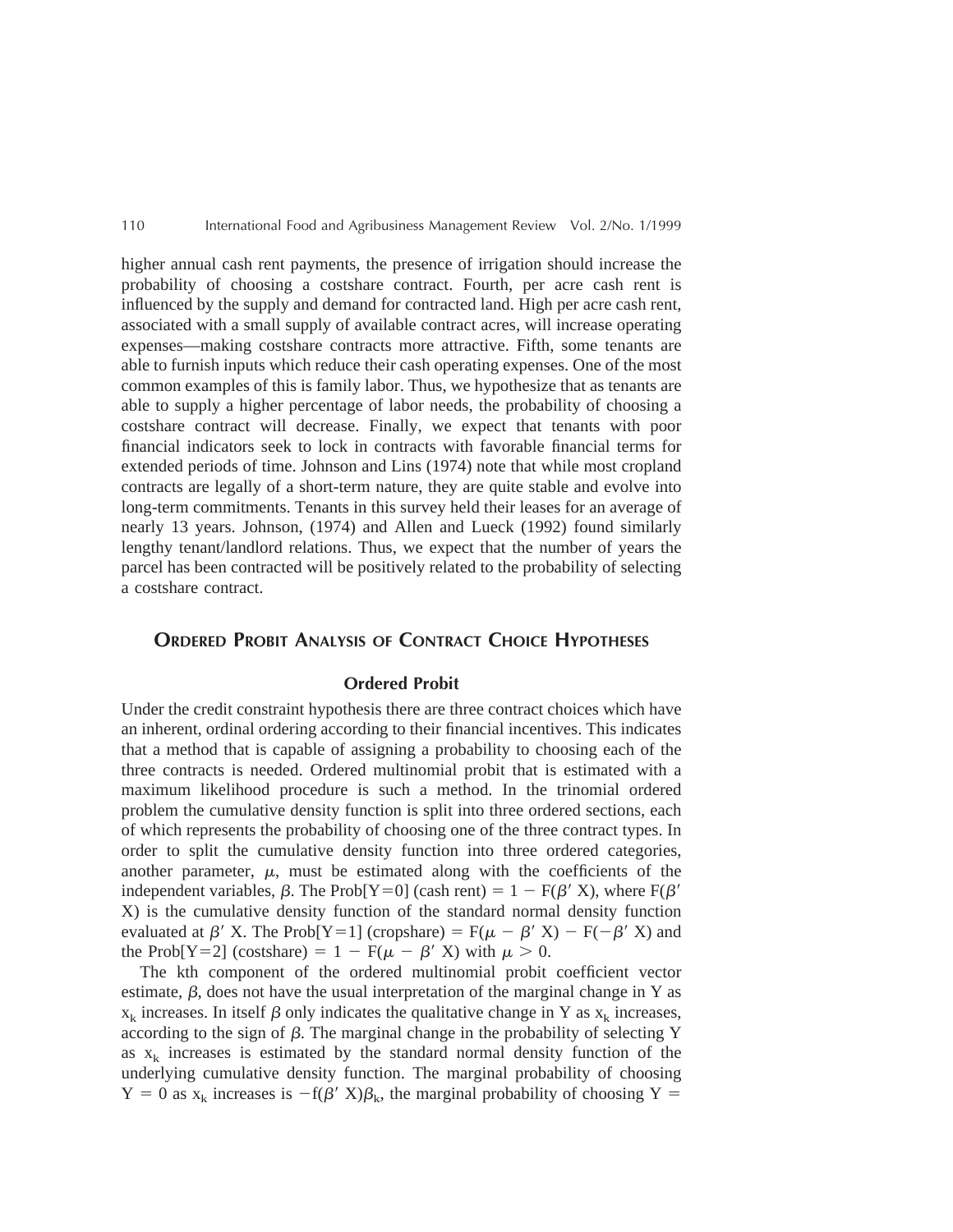1 as  $x_k$  increases is  $f(-\beta' X)\beta_k - f(\mu - \beta' X)\beta_k$ , and the marginal probability of choosing Y = 2 as  $x_k$  increases is  $f(\mu - \beta' X)\beta_k$ . Note that unlike the classical regression model, the marginal change in probabilities is a function of  $\beta'$  X as well as  $\beta_k$ . Since  $f(\cdot)$  is strictly greater than zero, positive coefficient estimates indicate that the probability that a costshare contract is chosen increases as  $x_k$ increases and the probability that a cash rent contract is chosen decreases. The opposite holds for negative coefficient estimates. The sign on the marginal probability function for a cropshare contract as  $x_k$  increases, however cannot be determined unless the function is evaluated at a given X. It is likely that the marginal probability function for the cropshare contract changes signs as X varies.

#### **Credit Constraint Model Results and Interpretation**

The coefficient estimates for the 'credit constraint' ordered probit model are reported in the first column of Table 3. Asymptotic *t*-ratios are reported in parentheses. Several of the model variables are significant at the  $\alpha = 0.10$  level and higher, and  $\mu$  is positive and significant, supporting the hypothesis that the three contracts are ordered according to their financial incentives as *a priori* hypothesized.

All of the tenant financial indicators—OPERATED, EQUITY, LABOR, START, YEARS, and INCOME—have the correct, anticipated sign, and OPER-ATED, EQUITY, and YEARS are significant at the 0.05 level. This result is consistent with the credit constraint hypothesis and it supports the notion that tenants play a significant role in contract choice. EQUITY, the ratio of owned to operated acres, is used as a proxy for tenant equity. Tenants with higher ratios of owned to operated acres should have relatively higher equity levels because with time equity positions in owned cropland increase as land debt is paid down, ceteris paribus. Since tenants hold no equity position in contracted cropland, it follows that the equity position for owned land will be greater than or equal to the equity position of contracted land. Since cropland constitutes the bulk of total tenant owned and contracted assets, this difference should be substantive. Ellinger and Barry (1987) find that increasing EQUITY is associated with higher levels of equity and lower debt-to-asset ratios. The authors find similar relationships with a Kansas Farm Management Association (KFMA) data set of 409 farms for the 1977 to 1992 period (see Langemeier (1990) for documentation of KFMA data set).

Following the earlier discussion, factors which affect the cash rent levels of contracted cropland should also play a role in contract choice. We hypothesize that IRRIGATION and QUALITY will increase cash rent and the probability of choosing a costshare lease while SUPPLY will decrease cash rent and the probability of choosing a costshare lease. The estimated coefficients on IRRIGA-TION, QUALITY, and SUPPLY have the anticipated signs, and the IRRIGA-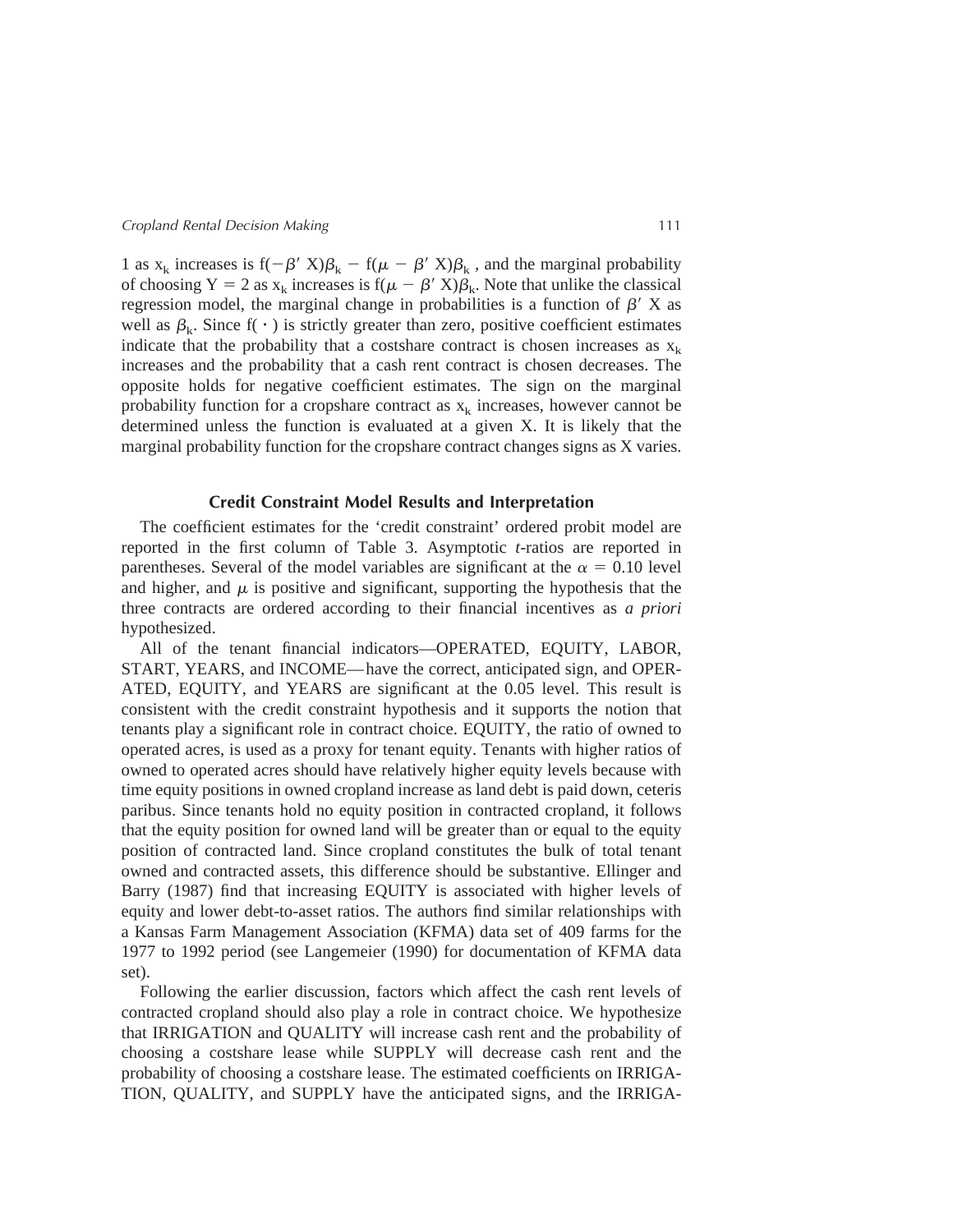|                      | 1: Credit               | 2: Alternative          | 3: Risk                 |
|----------------------|-------------------------|-------------------------|-------------------------|
| Explanatory Variable | Constratint Model       | <b>Hypothesis Model</b> | <b>Aversion Model</b>   |
| <b>OPERATED</b>      | $0.0001**$              |                         | $0.0001**$              |
|                      | $(1.979)^1$             |                         | (1.995)                 |
| <b>EQUITY</b>        | $-0.8119***$            |                         | $-0.6893***$            |
|                      | $(-4.884)$              |                         | $(-4.980)$              |
| <b>LABOR</b>         | $-0.0068$               |                         | $-0.0045$               |
| <b>START</b>         | (0.196)<br>0.0798       |                         | (0.132)<br>0.0781       |
|                      | (1.341)                 |                         | (1.306)                 |
| <b>YEARS</b>         | $0.0086**$              |                         | $0.0105**$              |
|                      | (2.065)                 |                         | (2.493)                 |
| <b>INCOME</b>        | 0.0251                  | 0.0182                  | 0.0004                  |
|                      | (0.508)                 | (0.388)                 | (0.008)                 |
| <b>IRRIGATION</b>    | $0.3179***$             | $0.3265***$             |                         |
|                      | (3.948)                 | (4.051)                 |                         |
| <b>QUALITY</b>       | 0.0080                  |                         | 0.0102                  |
| SUPPLY               | (0.525)<br>$-0.0009***$ |                         | (0.672)<br>$-0.0009***$ |
|                      | $(-3.045)$              |                         | $(-2.948)$              |
| VARIANCE             | $-1.3594*$              |                         |                         |
|                      | $(-1.768)$              |                         |                         |
| <b>ROW</b>           |                         | $-0.2223***$            |                         |
|                      |                         | $(-2.870)$              |                         |
| <b>DENSITY</b>       |                         | $-0.0057***$            |                         |
|                      |                         | $(-3.541)$              |                         |
| <b>ACRES</b>         |                         | $0.0004**$<br>(2.251)   |                         |
| <b>RELATIVE</b>      |                         | 0.1000                  |                         |
|                      |                         | (1.193)                 |                         |
| <b>EDUCATION</b>     |                         | $-0.0139$               |                         |
|                      |                         | $(-0.501)$              |                         |
| <b>AGE</b>           |                         | $-0.0010$               |                         |
|                      |                         | $(-0.285)$              |                         |
| <b>RICE</b>          |                         |                         | $0.3222***$             |
| <b>ISOY</b>          |                         |                         | (2.943)<br>$0.1973*$    |
|                      |                         |                         | (1.718)                 |
| <b>DSOY</b>          |                         |                         | $-0.3428**$             |
|                      |                         |                         | $(-2.196)$              |
| <b>ICOTTON</b>       |                         |                         | 0.2086                  |
|                      |                         |                         | (1.152)                 |
| <b>DCOTTON</b>       |                         |                         | $-0.1965$               |
| <b>ISORGHUM</b>      |                         |                         | $(-0.992)$<br>$0.3012*$ |
|                      |                         |                         | (1.670)                 |
| <b>DSORGHUM</b>      |                         |                         | $-0.1015$               |
|                      |                         |                         | $(-0.461)$              |
| μ                    | $1.5507***$             | $1.5418***$             | 1.5696***               |
|                      | (26.583)                | (26.005)                | (26.199)                |
|                      |                         |                         | (continued)             |

**Table 3.** Estimated Ordered Probit Coefficients for Contracted Choice Models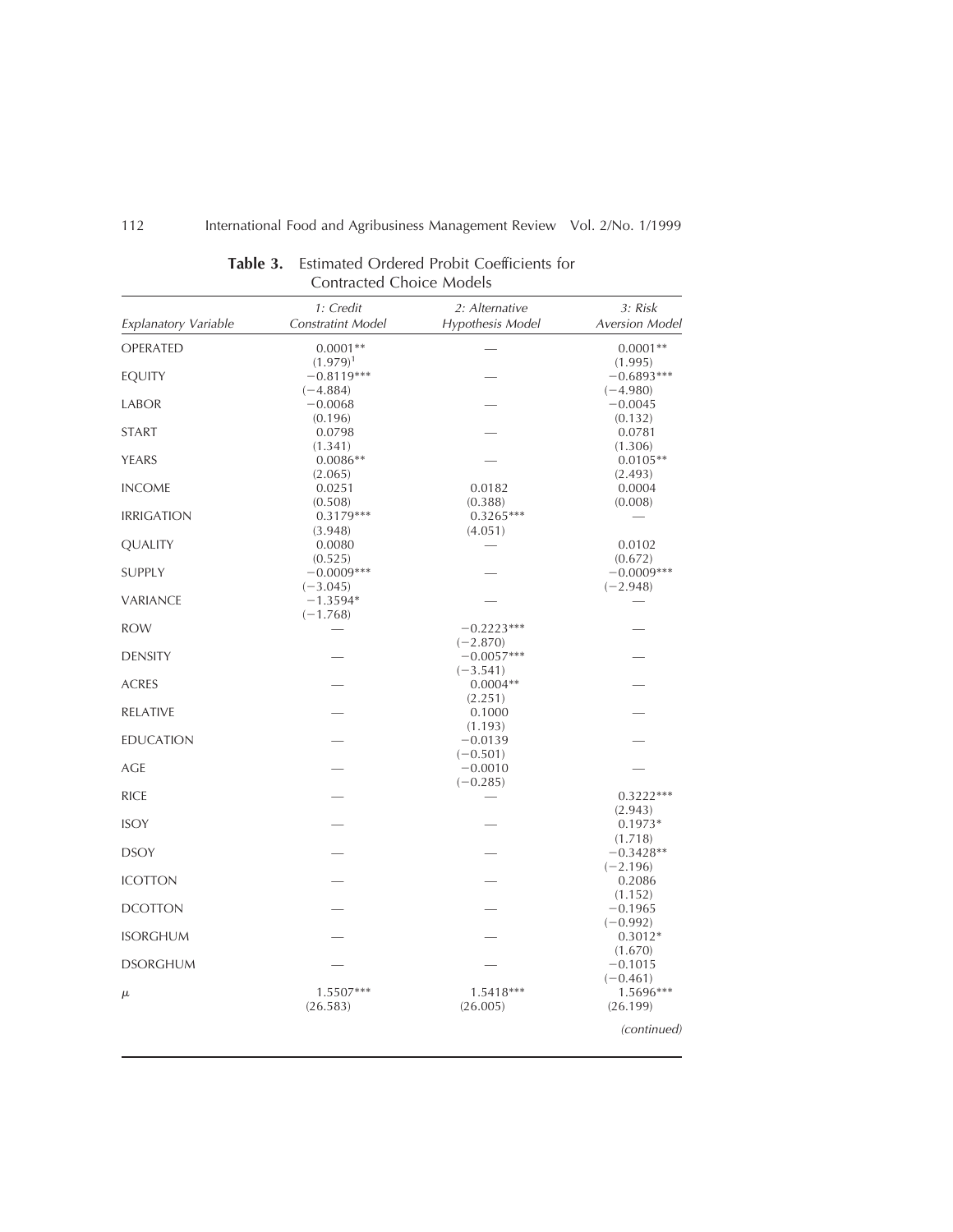| Explanatory Variable                         | 1: Credit<br><b>Constratint Model</b>                  | 2: Alternative<br><b>Hypothesis Model</b> | 3: Risk<br><b>Aversion Model</b> |
|----------------------------------------------|--------------------------------------------------------|-------------------------------------------|----------------------------------|
|                                              | Davidson-McKinnon Tests of Non-nested Hypotheses Tests |                                           |                                  |
| $H_0$ : 1 true model<br>$H_1$ : 2 true model | $x^2 = 16.81**$                                        |                                           |                                  |
| $H_0$ : 1 true model<br>$H_1: 3$ true model  | $x^2 = 6.55$                                           |                                           |                                  |
| $H_0$ : 2 true model<br>$H_1$ : 1 true model |                                                        | $x^2 = 31.63**$                           |                                  |
| $H_0$ : 2 true model<br>$H_1$ : 3 true model |                                                        | $\chi^2 = 36.81**$                        |                                  |
| $H_0$ : 3 true model<br>$H_1$ : 1 true model |                                                        |                                           | $x^2 = 0.61$                     |
| $H_0$ : 3 true model<br>$H_1$ : 2 true model |                                                        |                                           | $x^2 = 18.44**$                  |
| ***Significant at the 0.01 level             |                                                        |                                           |                                  |

**Table 3.** Continued

\*\*\*Significant at the 0.01 level \*\*Significant at the 0.05 level

\*Significant at the 0.10 level

 $1$ Asymptotic *t*-ratios

TION and SUPPLY coefficient estimates are highly significant. This result is consistent with the credit constraint hypothesis and, specifically, that factors which affect cash rent levels play a role in contract choice.

In addition to the credit constraint hypothesis, we test the risk aversion hypothesis which is based on the idea that share contracts are chosen in order to share yield risk between the tenant and the landlord. Under the risk aversion hypothesis yield variance should be positively related to the probability of choosing a costshare contract. Following the literature, VARIANCE is used as a proxy for risk aversion. Contrary to the risk aversion hypothesis and consistent with the Allen and Lueck (1993) findings, VARIANCE is found to be negatively related to the probability of choosing a costshare contract and weakly significant (two-sided test).

#### **Alternative Model: Agency Problem**

Explanatory variables are chosen for the 'Alternative Hypothesis Model' (the second model in Table 3) in order to render results comparable to the Allen and Lueck (1992) binomial 'Farmer' model which explains the choice between cash rent and share contracts. Under the risk aversion theory INCOME is expected to be positively related to the probability of choosing a costshare contract because tenants are thought to want to reduce the variability of their farm income as the importance of their non-farm income declines. Thus, under both the credit constraint and risk aversion theories INCOME's expected sign is positive. The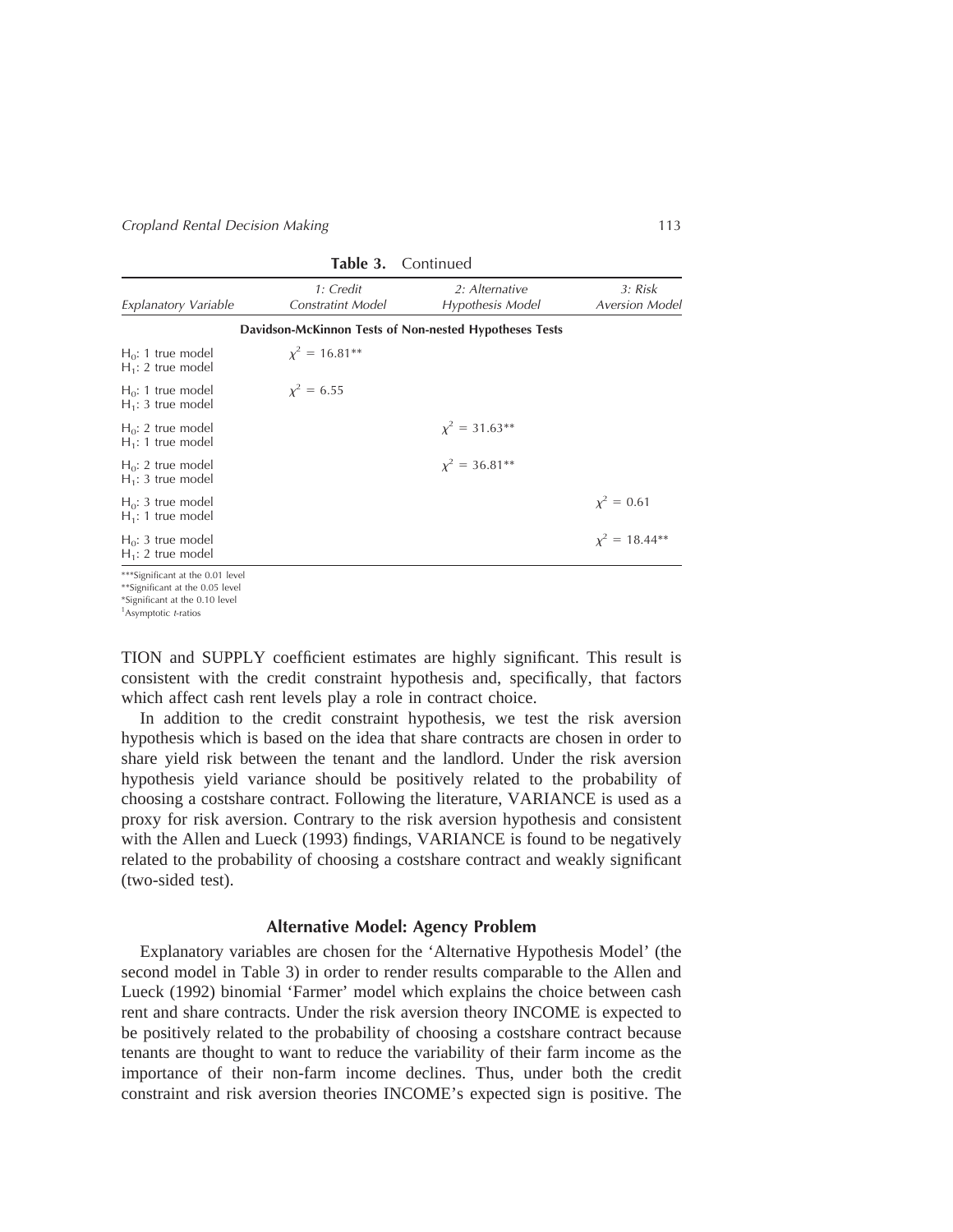estimated coefficent is positive and like Allen and Lueck, insignificant. Under the agency problem, Allen and Lueck hypothesize that IRRIGATION is negatively correlated to the probability of choosing a share contract because tenants cannot deplete soil moisture on irrigated land and thus landlords should be inclined to grant a cash rent contract. They find support for their hypothesis, but here, the significant positive sign on IRRIGATION supports the credit constraint, not the agency problem hypothesis. In a similar vein, Allen and Lueck expect ROW to be positively related to the probability of choosing a costshare contract due to the intensive cultivation practices of row crops. Allen and Lueck find support for this hypothesis, but here, the significant negative sign on ROW is contrary to the agency problem hypothesis. In Allen and Lueck DENSITY—which serves as a proxy for alternative uses of agricultural land—is hypothesized to be inversely related to the probability of choosing a share contract since landowners should be more willing to cash rent because they are less concerned about soil degradation when alternative uses for farm land are strong. Here, like Allen and Lueck, the sign on DENSITY is negative and significant—supporting the agency problem hypothesis. Allen and Lueck use ACRES as a control variable which they find to be insignificant. Under the credit constraint hypothesis, the variable ACRES is expected to be positively related to the likelihood of choosing a costshare contract because tenants who lease larger acreages have higher operating expenses and thus should be more likely to need landlord financing. The coefficient estimate is positive and significant—consistent with the credit constraint hypothesis.

Otsaka and Hayami (1988) note that contracts between family members should be easier to enforce, so that the variable RELATIVE is expected to be positively related to the probability of choosing a costshare contract. The insignificant RELATIVE coefficient corroborates Allen and Lueck's findings that family relations do not appear to play an important role in contract choice.

Following Brown and Atkinson (1981), EDUCATION and AGE—proxies for managerial ability—are expected to be inversely related to the probability of choosing a costshare contract. Allen and Lueck, based on the agricultural ladder theory, hypothesize that AGE is negatively related to the probability of choosing a share contract. In the agricultural ladder theory, farmers move from share contracts to cash rent to owner-operators over their life-time. Although both EDUCATION and AGE carry the expected negative sign, neither is significant thus neither the agricultural ladder nor the agency problem theory is supported.

## **Alternative Model: Risk Aversion**

The "Risk Aversion Model" is estimated to further explore the risk aversion hypothesis. In place of VARIANCE, dummy variables are used for rice, irrigated and dryland soybeans, irrigated and dryland cotton, and irrigated and dryland sorghum. IRRIGATION is dropped in order to avoid multicollinearity with the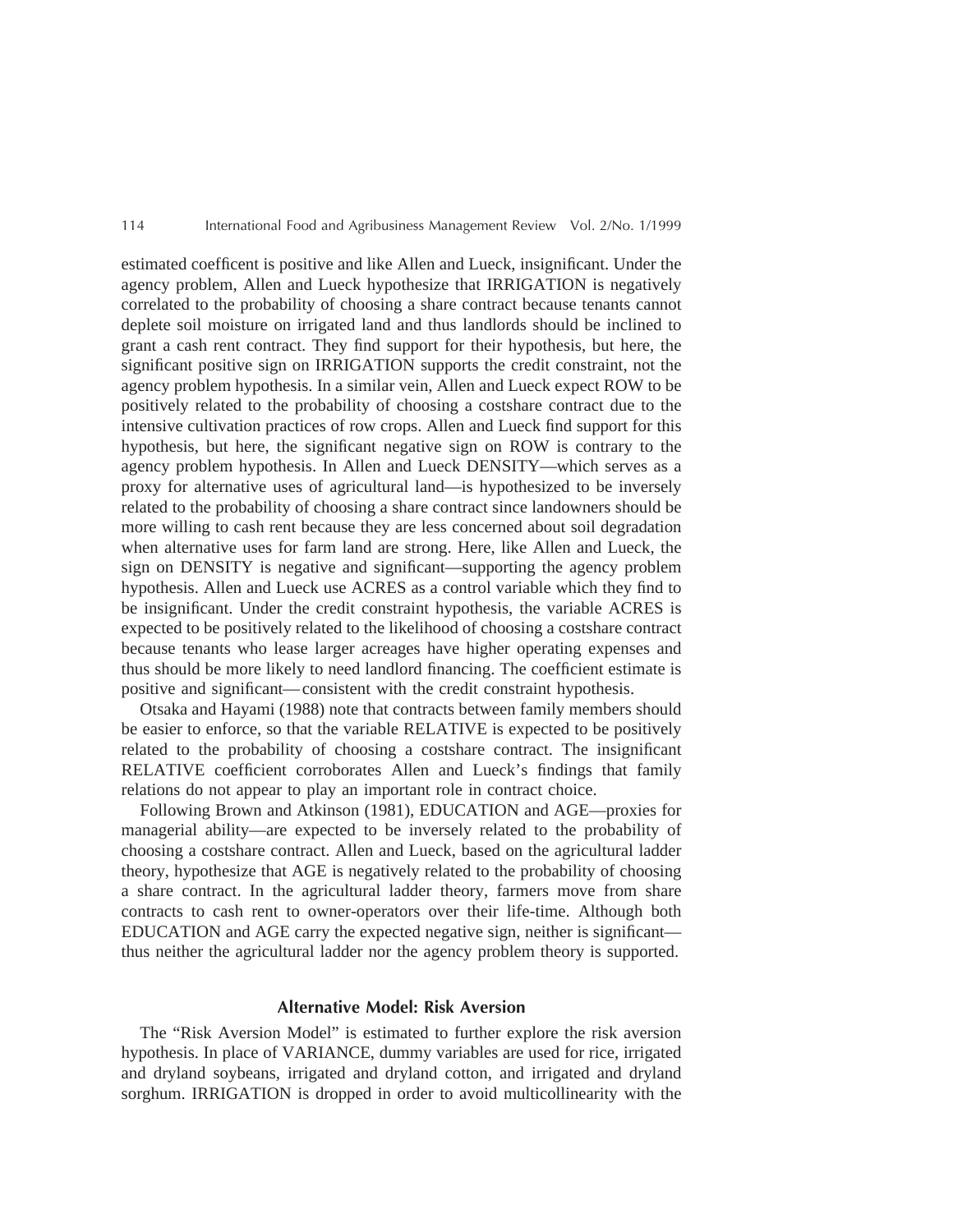dummy variables. The means of VARIANCE for cotton and sorghum are at least 30% higher than the means of VARIANCE for rice and soybeans. According to the risk aversion hypothesis, this would indicate that DCOTTON and DSOR-GHUM would be the strongest candidates for share contracts. RICE and ISOY would be the strongest candidates for cash rent contracts. Contrary to the risk aversion hypothesis, the results indicate that irrigated crops tend to be positively related to the likelihood of selecting costshare contracts and dryland crops to be inversely related to the probability of selecting costshare contracts. The coefficients on ICOTTON, DCOTTON, and DSORGHUM are not statistically significant, however. These results are consistent with the credit constraint hypothesis in which irrigated crops need greater landlord financing since operating expenses and cash rents are higher.

Davidson and MacKinnon's non-nested testing procedure (Greene, 1997, p. 365) is used to determine whether one of the ordered probit models is preferred over the other two. The hypothesis H<sub>o</sub>:  $y = f(X\beta)$  versus H<sub>1</sub>:  $y = f(Z\beta)$  is tested, where X and Z are alternative matrices of explanatory variables. Following Davidson and MacKinnon, the model  $y = f(X\beta)$  and the augmented model y =  $f(X\beta + Z_1\Gamma_1)$  are fitted, where  $Z_1$  contains the variables in Z that are not in X. The likelihood ratio test is then used to test the hypothesis that  $\Gamma_1 = 0$ . Test results reported in Table 3 do not favor any model over the other two.

# **ANALYSIS OF CONTRACT TERM REGRESSIONS**

In this section, regression models are estimated which explain: 1) the tenant's cash rent level in a cash rent contract; 2) the tenant's percentage share of the crop in a cropshare contract; and 3) the tenant's percentage share of the crop and costs in a costshare contract. OLS estimates are likely to be inconsistent because cash rents are observed only when CONTRACT  $= 0$ , the tenant's share of the crop only when CONTRACT  $= 1$ , etc. Thus, in effect, CONTRACT and the contract terms are correlated. This problem is referred to as incidental truncation and is akin to the omitted variable specification problem. By adding the inverse Mills ratio (IMR) from the ordered probit model to the regressions, the inconsistency problem can be rectified.

Following Greene (1992), the IMR is estimated for each observation from the ordered probit model evaluated at Prob[Contract<sub>i</sub> =  $j$ ]. In the regression equations, the appropriate dependent variable is regressed on X and the IMR using OLS, which is the Heckman (1979) approach. The coefficients' standard errors are computed as recommended in Greene (1992).

We hypothesize that cash rent and tenant share levels are based on land and tenant characteristics, tenant/landlord social capital, crop selection, and the supply of contract acres. Land characteristics include QUALITY, VARIANCE, IRRI-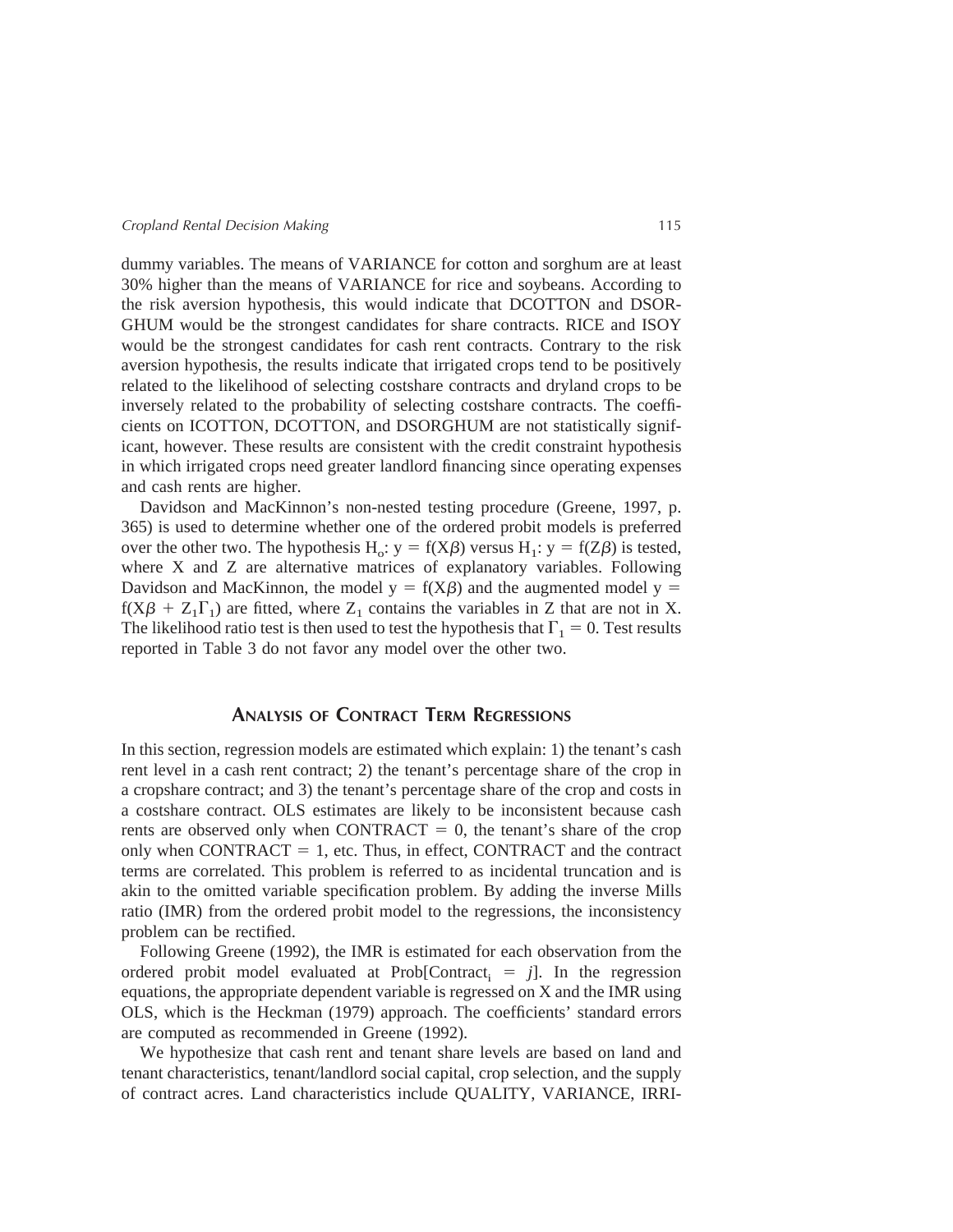GATION and ACRES. We hypothesize that cash rents will have to be lower or tenant crop shares higher (tenant cost shares lower) in order to induce tenants to take on land with higher yield variances. Similarly, we hypothesize that higher quality land as proxied for by QUALITY and IRRIGATION are associated with higher cash rents and lower tenant crop shares because these tracts are higher valued and higher yielding. Because of operating convenience and economies of scale, we hypothesize that tracts of land with larger acreages (ACRES) are associated with higher cash rents and lower tenant crop shares.

We hypothesize that tenants with superior managerial skills as proxied for with EDUCATION are associated with lower cash rents and higher tenant crop shares because of superior bargaining and search skills, and they are in greater demand as tenants. We hypothesize that landlords give better terms to the tenant when social capital is high, i.e., tenant and landlord are related (RELATIVE) or have worked together for numerous years (YEARS). Following the law of supply and demand, we hypothesize that a larger supply of contracted land (SUPPLY) results in lower cash rents and higher tenant crop shares. Tenants who are less dependent on leasing should be in a stronger bargaining position and thus cash rents should decrease and tenant crop shares increase with EQUITY. Finally, cash rent and shares may vary by crop. We hypothesize that higher valued crops such as cotton and rice demand higher cash rents and lower tenant crop shares. Ameliorating the higher values of cotton and rice is the specialized harvesting equipment, high operating costs (especially for cotton), and superior managerial skills needed to produce these crops. These factors suggest that tenants may need to receive larger crop shares to induce them to take on cotton and rice production.

Regression model coefficient estimates are reported in Table 4. Asymptotic *t*-ratios are reported in parentheses. Variable definitions are reported in Table 1 with the exception that SOY, COTTON, and SORGHUM are aggregated over dryland and irrigated soybeans, cotton, and sorghum, respectively. The RENT model determines the tenant's cash rent level if a cash rent contract is selected. The CROPCROP model determines the tenant's crop share if a cropshare contract is chosen. If a costshare contract is chosen, separate models are estimated for the crop share and the cost share. These two models are denoted as CROPCOST and COSTCOST, respectively. The dependent variable COSTCOST is measured as a weighted average of the tenant's cost share of seven variable inputs. The variable inputs queried in the survey are seed, fertilizer/lime, pesticide, aerial application, machinery fuel/oil, custom machinery hire, and other. The weights sum to one and are the percentage of total variable costs that each of the seven variable inputs represent. The weights are taken from Windham et al. The coefficients of determination are around 0.3 or higher except for CROPCROP, which is reasonable for cross-sectional data. The asymptotic *t*-ratios on the Inverse Mill's ratio indicate that the bias created by incidental truncation is not significant for any of the four regressions.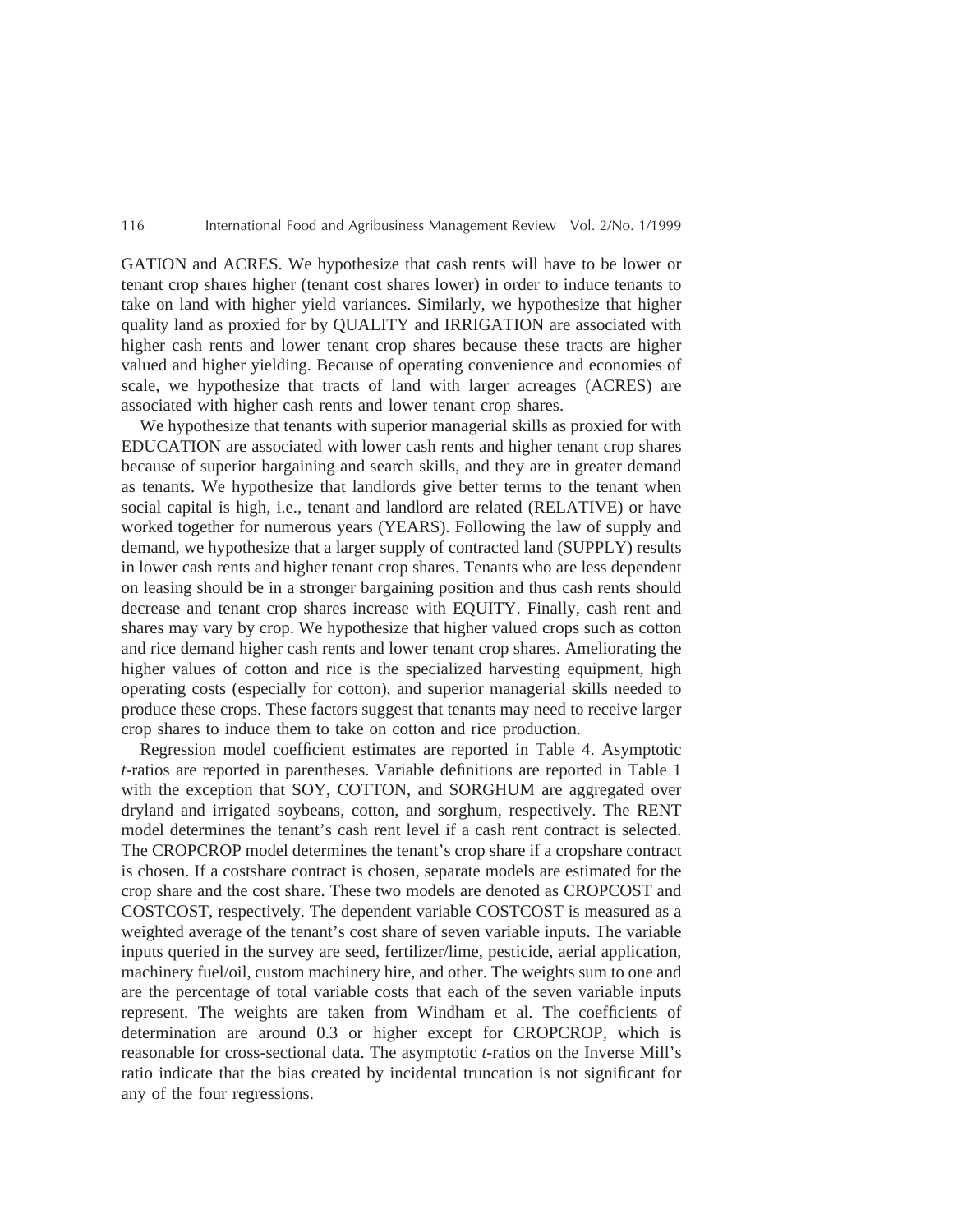|                       | (CONTRACT TENTIS) |                 |                 |                 |  |
|-----------------------|-------------------|-----------------|-----------------|-----------------|--|
| Independent Variable  | <b>RENT</b>       | <b>CROPCROP</b> | <b>CROPCOST</b> | <b>COSTCOST</b> |  |
| <b>CONSTANT</b>       | 4.4700            | 80.9940***      | 99.9286***      | 109.5257***     |  |
|                       | $(0.244)^1$       | (10.935)        | (11.469)        | (8.989)         |  |
| <b>QUALITY</b>        | 1.7996***         | $-0.3315*$      | $-1.3699***$    | $-1.5645***$    |  |
|                       | (3.738)           | $(-1.851)$      | $(-5.906)$      | $(-5.287)$      |  |
| <b>VARIANCE</b>       | $-110.8387***$    | $-8.1137$       | $-28.7265$      | $-15.4037$      |  |
|                       | $(-3.450)$        | $(-0.635)$      | $(-1.556)$      | $(-0.525)$      |  |
| <b>IRRIGATION</b>     | 10.3372***        | 1.0524          | $-7.9762***$    | $-8.9426***$    |  |
|                       | (3.947)           | (1.190)         | (5.587)         | (4.380)         |  |
| <b>ACRES</b>          | 0.0060            | 0.0005          | 0.0028          | 0.0009          |  |
|                       | (0.917)           | (0.326)         | (1.039)         | (0.243)         |  |
| <b>EDUCATION</b>      | 0.1354            | $-0.3682$       | 0.4101          | $-0.0296$       |  |
|                       | (0.150)           | $(-1.366)$      | (0.977)         | (0.054)         |  |
| <b>RELATIVE</b>       | 2.9552            | $-1.7701**$     | 2.8651**        | 3.4578*         |  |
|                       | (1.159)           | $(-2.108)$      | (2.128)         | (1.940)         |  |
| <b>YEARS</b>          | $-0.0162$         | $0.0746*$       | 0.0256          | $-0.0168$       |  |
|                       | $(-0.117)$        | (1.865)         | (0.409)         | $(-0.192)$      |  |
| <b>SUPPLY</b>         | $0.0153*$         | $0.0093***$     | $-0.0072$       | $-0.0130**$     |  |
|                       | (1.800)           | (3.680)         | $(-1.512)$      | $(-2.106)$      |  |
| <b>EQUITY</b>         | $-4.5720$         | 3.9113**        | $-0.9853$       | $-0.8289$       |  |
|                       | $(-1.026)$        | (2.169)         | $(-0.346)$      | $(-0.226)$      |  |
| SOY                   | $-4.8569*$        | 0.3154          | 9.1274***       | 12.2896***      |  |
|                       | $(-1.654)$        | (0.285)         | (5.345)         | (4.888)         |  |
| <b>COTTON</b>         | 5.4107            | 3.0993          | 11.9372***      | 14.0835***      |  |
|                       | (1.036)           | (1.500)         | (4.007)         | (3.192)         |  |
| SORGHUM               | $-0.7891$         | 0.3092          | $10.7063***$    | 8.0246**        |  |
|                       | $(-0.150)$        | (0.180)         | (4.105)         | (2.139)         |  |
| <b>INVERSE MILL'S</b> | 6.4473            | $-4.4948$       | 3.1125          | 9.0336          |  |
| <b>RATIO</b>          | (0.750)           | (0.576)         | (0.765)         | (1.473)         |  |
| F-statistic           | 7.64              | 2.45            | 9.68            | 11.79           |  |
| ADJ. $R^2$            | 0.3136            | 0.0381          | 0.3485          | 0.3784          |  |

**Table 4.** Estimated Coefficients for Regression Equations (Contract Terms)

\*\*\*Significant at 0.01 level

\*\*Significant at 0.05 level

\*Significant at the 0.10 level

<sup>1</sup>Asymptotic *t*-ratios

In the RENT model, coefficient estimates for QUALITY, VARIANCE, IRRIGATION, and ACRES have the expected signs and only ACRES is insignificant. These results are consistent with the notion that land characteristics are important determinants of cash rent levels. The negative sign on the VARIANCE coefficient estimate explains why land with higher yield variances is cash rented and not shared, and is consistent with the credit constraint hypothesis. Irrigated land carries a \$10.34 premium over dryland. EDUCATION RELATIVE, and YEARS are neither significant nor of the anticipated sign, indicating that neither tenant managerial skills nor tenant/landlord social capital play a role in determining cash rent levels. Contrary to expectations, SUPPLY is positive and significant. We have no explanation for this result. EQUITY has the anticipated sign, but is not significant.

The crop dummy coefficient estimates indicate that cash rent premiums are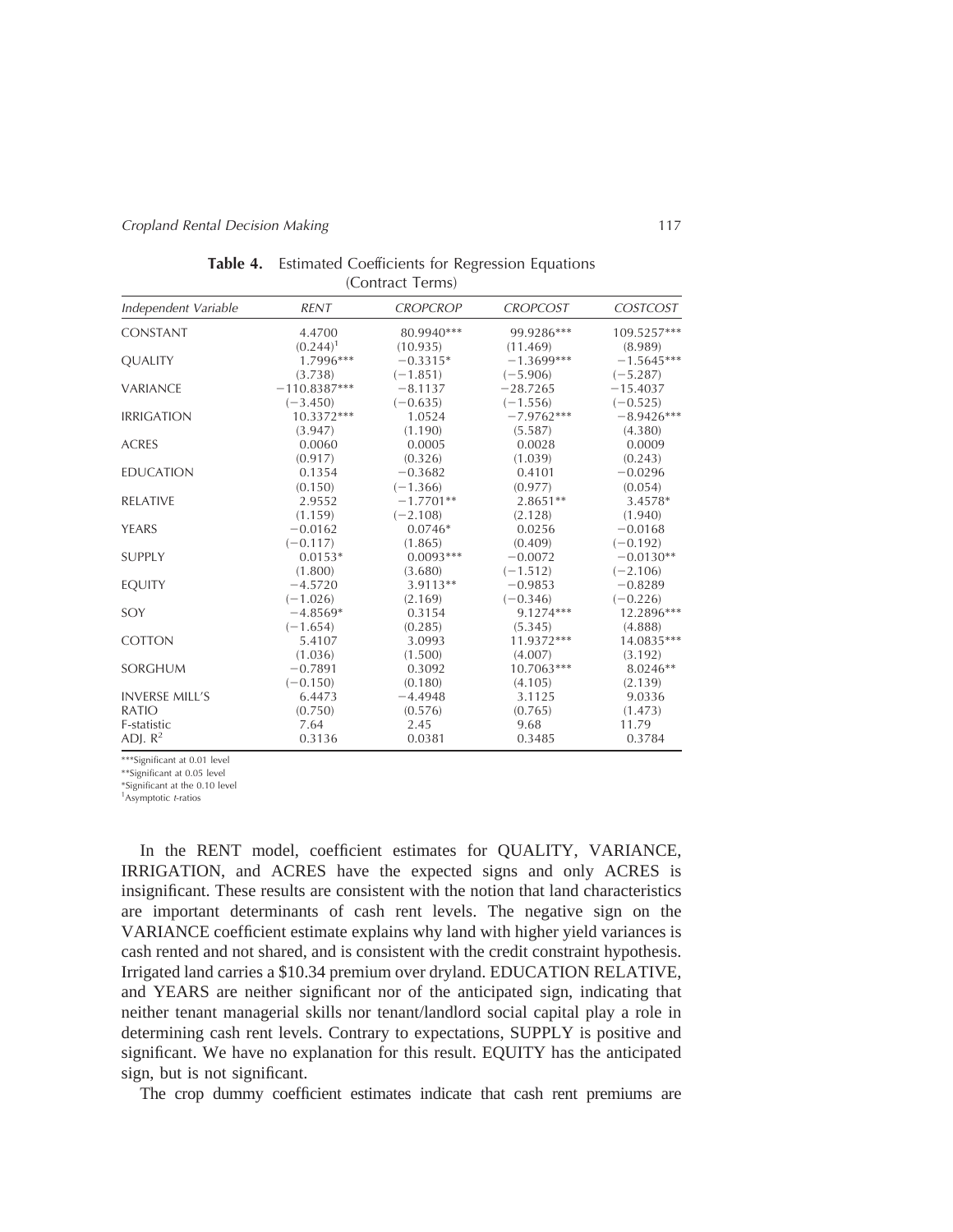associated with cotton  $(\$5.41)$  and discounts with soybeans  $(-\$4.86)$  and sorghum  $(-\$4.57)$  which is consistent with the notion that higher-valued crops command higher cash rents. However, only the soybean coefficient estimate is significant.

It is anticipated that the hypotheses for each of the variables in the RENT equation will also hold in the three share equations, with the anticipated sign for each of the share equation coefficients being the opposite of their counterpart in the RENT equation. In the CROPCROP equation the coefficient estimate on QUALITY has the anticipated sign and is significant. VARIANCE, IRRIGA-TION, and ACRES do not have the anticipated sign and are not significant indicating that land characteristics are less important in determining crop share than cash rent levels. EDUCATION does not have the anticipated sign and is not significant. Interestingly, RELATIVE indicates that if tenants and landlords are related, the tenant receives a smaller share. YEARS has the anticipated positive sign and is significant. The coefficient estimates of SUPPLY and EQUITY which are significant, support the hypotheses that tenants receive higher crop shares as supplies of leased acres and equity levels increase. All of the crop dummy coefficients are positive, but none are significant.

The coefficient estimates on the CROPCOST and COSTCOST models indicate that there is a tradeoff between crop and cost shares in costshare contracts. That is, if the tenant receives a higher share of the crop, he will typically bear a higher share of the costs. Note that as the tenant's share of the crop and cost increase in a similar proportion, the tenant's net income would be expected to increase.

This tradeoff is demonstrated by similar signs on all of the significant coefficient estimates in the two costshare regressions. QUALITY carries the anticipated negative sign and is highly significant. The coefficient estimates on VARIANCE and ACRES are contrary to expectations and insignificant. As expected, the IRRIGATION coefficient estimates carry the expected negative signs and are highly significant. The signs on EDUCATION are not consistent across the two regressions and the two coefficient estimates are not significant. Unlike the CROPCROP model, RELATIVE is positive as expected and significant. Contrary to expectations, SUPPLY is negative, but significant only for the COSTCOST regression. The sign on EQUITY is contrary to expectations and is not significant. Soybeans, cotton, and sorghum receive share premiums in relation to rice. The smaller share on rice is consistent with the landlord attempting to collect a higher percentage of the government payments, which for rice are traditionally the highest of grains in the deficiency payment program.

#### **CONCLUSIONS**

This study examines land contract decision-making with the use of an eastern Arkansas data set. Ordered probit models are used to test a credit constraint and other alternative contract choice hypotheses. Four regressions which account for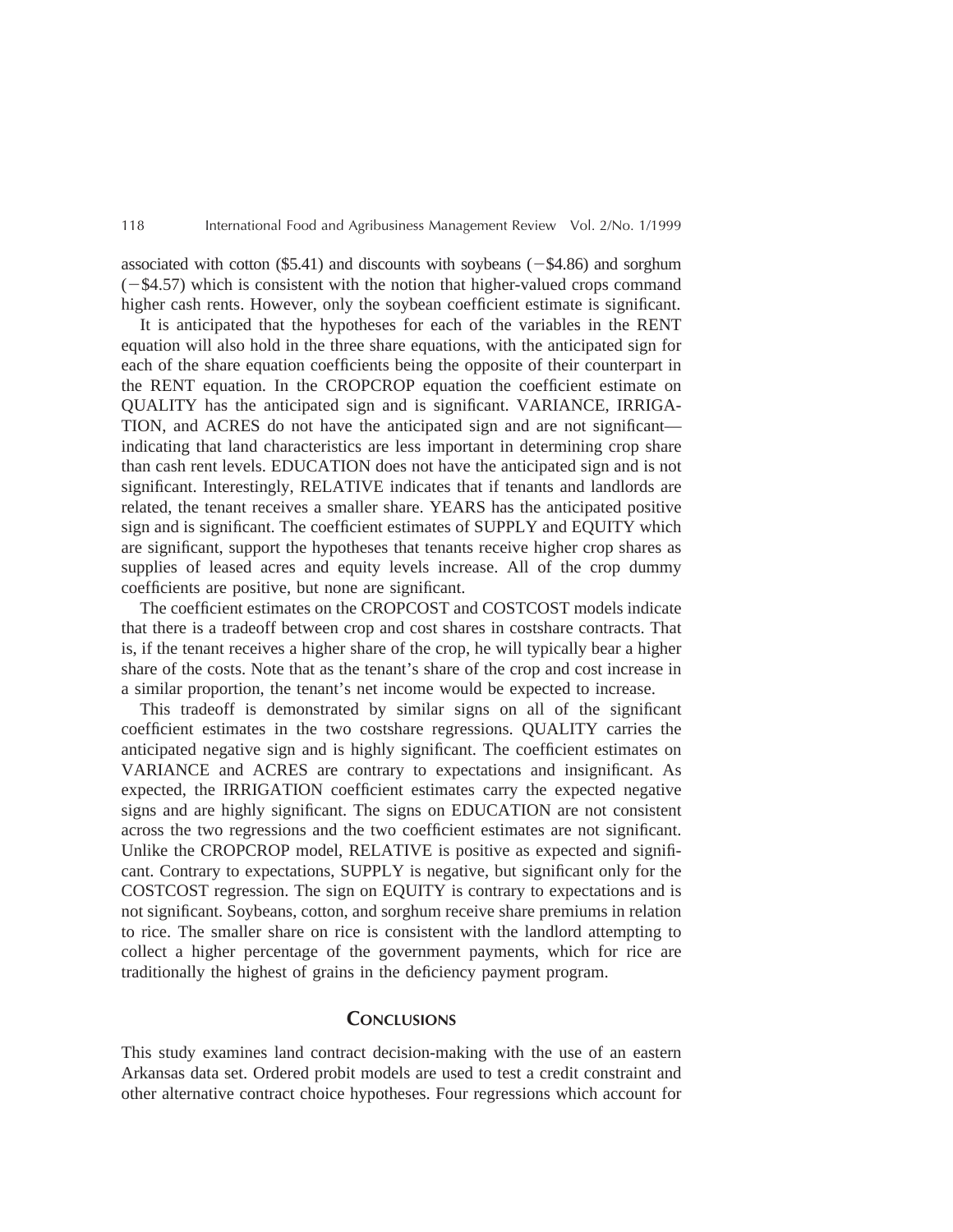sample selection bias are also fitted in order to identify variables which affect cash rent and share levels (lease terms). The ordered probit results support the credit constraint hypothesis, indicating that contract choice is based on: 1) the tenant's financial position and operating expense levels, 2) the size of the operation; 3) alternative uses of agricultural land; and 4) the supply of contracted land. Results indicate limited support for the agency problem hypothesis and reject the risk aversion and farmer managerial ability hypotheses.

The regression equations indicate that cash rent levels are sensitive to land quality, supply of contract acres, irrigation, and crops produced. Tenant shares of the crop and variable costs are less sensitive to land quality than cash rents. Other variables which influence tenant shares of the crop and variable costs include tenant/landlord social capital, the supply of contracted acres, and crop selection. For costshare contracts, the tenant's crop and cost shares vary proportionately.

Our results indicate that the credit constraint hypothesis has merit and should be given equal consideration with the agency problem and risk aversion when considering contract choice theories. U.S. contract choice studies indicate that results may be sensitive to such factors as location, crop types, and costs. A goal of future studies may be to disentangle these effects on contract choice using a data set composed of heterogeneous farms from diverse geographic areas.

## **NOTES**

- 1. Typically, in a costshare contract, operating expenses are shared at the same level as the crop since this is widely considered to maximize total net returns. In effect, however, crop shares and total operating expense shares are unlikely to be the same since not all operating expenses are typically shared.
- 2. Landowners typically play a greater managerial role in cropshare and costshare contracts because they have a direct stake in the growing crop.
- 3. A 1997 survey of eastern Arkansas tenants by the same authors indicates that about 92% of tenants and landlords were relatives, close friends or acquaintances at the time the initial contract was entered into.
- 4. Based on 1994 Arkansas Cooperative Extension Services published enterprise budgets (Windham et al., 1994), per acre irrigated production costs are estimated to be 76% higher than per acre non-irrigated production costs for the same crop.
- 5. The variables LABOR, EDUCATION, INCOME, START, and SALES are modeled as continuous variables even though they could also be modeled as qualitative variables using binary variables. It is assumed that the numerical values assigned are reasonable for measuring the factors of interest. This quantitative approach is used to provide a parsimonious parameterization for the probit model where an excessive numbers of parameters could lead to computational problems in obtaining parameter estimates and for ease of interpretation. Also, these variables were collected in the survey as categorical data.
- 6. Because contract type and terms are likely chosen simultaneously, an argument could be made that the contract choice and contract terms models should contain the same set of independent variables. Empirically this is not practical because the IMR is highly correlated with the set of independent variables in the first-step probit equation, which causes collinearity problems in the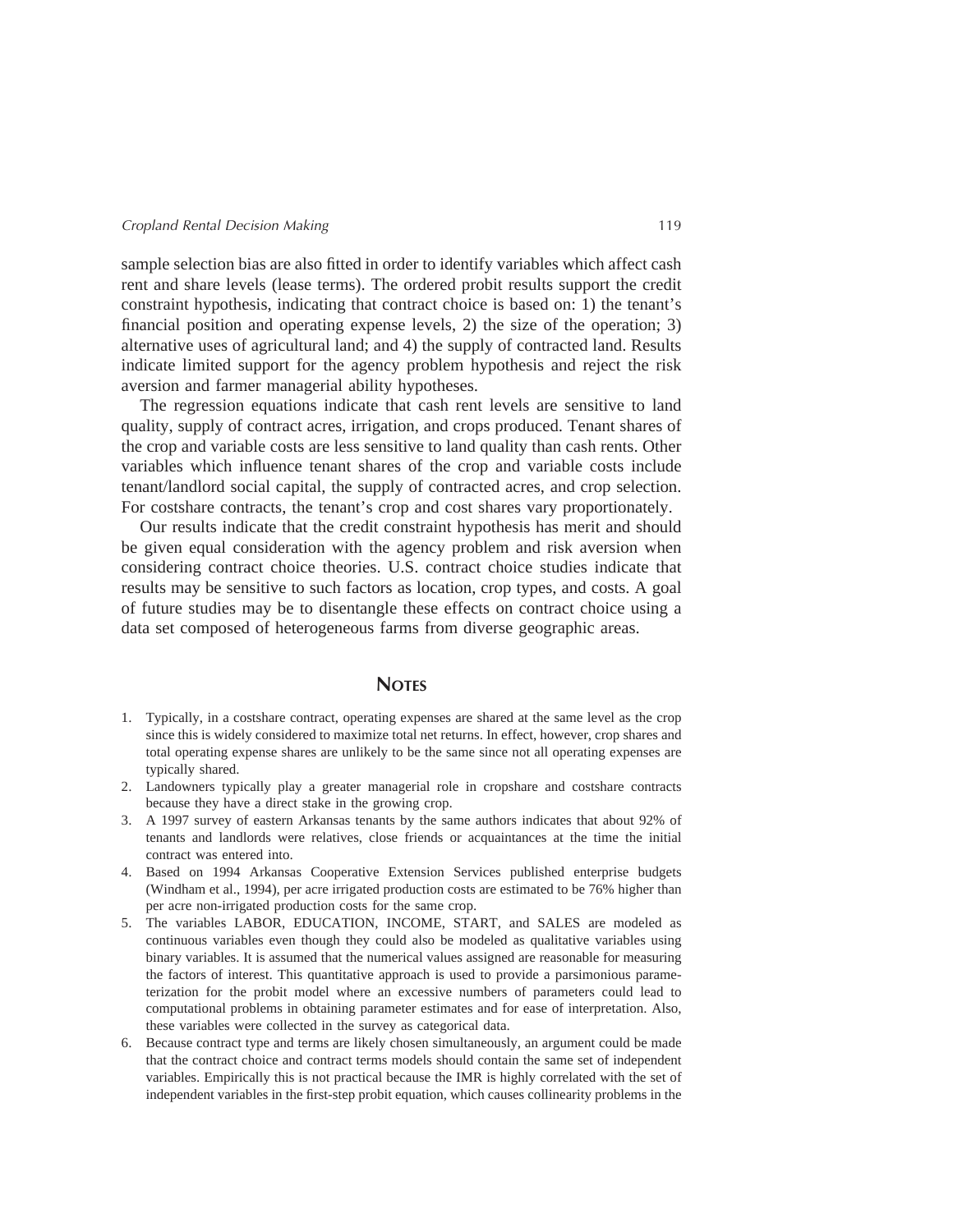second-step regressions. To correct this problem, a set of independent variables are used in the probit model which explain contract selection, but which are not highly collinear with the set of independent variables in the regression equation.

#### **REFERENCES**

- Adams, M., and P. Hardwick. 1998. "Determinants of the Leasing Decision in United Kingdom Listed Companies." *Applied Financial Economics, 8*: 487–494.
- Allen, D. W., and D. Lueck. 1992. "Contract Choice in Modern Agriculture: Cash Rent Versus Cropshare." *Journal of Law and Economics, 35*: 397–426.
- Allen, D. W., and D. Lueck. 1993. "Transaction Costs and the Design of Cropshare Contracts." *Rand Journal of Economics, 24*: 87–100.
- Baker, L., and P. J. Thomassin. 1991. "Financing New Farm Entrants: The Long-term Leasing Option." *Canadian Journal of Agricultural Economics, 39*: 255–269.
- Brown, D. J., and J. H. Atkinson. 1981. "Cash and Share Renting: An Empirical Test of the Link Between Entrepreneurial Ability and Contractual Choice." *Bell Journal of Economics, 12*: 269–299.
- Dasgupta, S., T. O. Knight, and H. A. Love. 1999. "Evolution of Agricultural Land Leasing Models: A Survey of the Literature." *Review of Agricultural Economics, 21*: 148–176.
- Dunaway, R. M., and A. J. Morrow. 1980. *Farm Contract Guide.* Des Moines: Wallace- Homestead Book Co.
- Ellinger, P. N., and P. J. Barry. 1987. "The Effects of Tenure Position on Farm Profitability and Solvency: An Application to Illinois Farms." *Agricultural Finance Review, 47*:106–118.
- Grahm, J. R., M. L. Lemmon, and J. S. Schalleheim. 1998. "Debt, Leases, Taxes, and the Endogeneity of Corporate Tax Status." *Journal of Finance, 53*: 131–162.
- Greene, W. H. 1992. *Limdep: User's Manual and Reference Guide.* Bellport, N.Y.: Econometric Software, Inc.
- Greene, W. H. 1997. *Econometric Analysis.* Third Edition. Upper Saddle River, N. J.: Prentice Hall.
- Gwilliam, K. 1993. *Farmland Leasing and Contract Choice in Michigan: The Influence of Social Distance.* Ph.D. Dissertation. East Lansing, MI: Department of Agricultural Economics, Michigan State University.
- Heady, E. O. 1947. "Economics of Farm Leasing Systems." *Journal of Farm Economics, 29: 659–678.*
- Heckman, J. 1979. "Sample Selection Bias as a Specification Error." *Econometrica, 47*: 153–161.
- Hottel, B., and D. H. Harrington. 1979. "Tenure and Equity Influences on the Income of Farms." Pp. 97–107 in *Structure Issues of American Agriculture.* Agricultural Economics Report 438. Washington, D.C.: United States Department of Agriculture, Economics, Statistics and Cooperative Services.
- Johnson, B. B., and D. A. Lins. 1974. "Farmland Leasing and Uncertainty." *Agricultural Finance Review, 35*: 65–68.
- Johnson, B. B. 1974. *Farmland Tenure Patterns in the United States.* Agricultural Economics Report 249. Washington D.C.: United States Department of Agriculture, Economic Research Service.
- Langemeier, L. N. 1990. "Farm Management Data Bank." Staff Paper No. 90-10. Manhattan, KS: Department of Agricultural Economics, Kansas State University.
- Otsuka, K., and Y. Hayami. 1988. "Theories of Share Tenancy: A Critical Survey." *Economic Development and Cultural Change, 37*: 31–68.